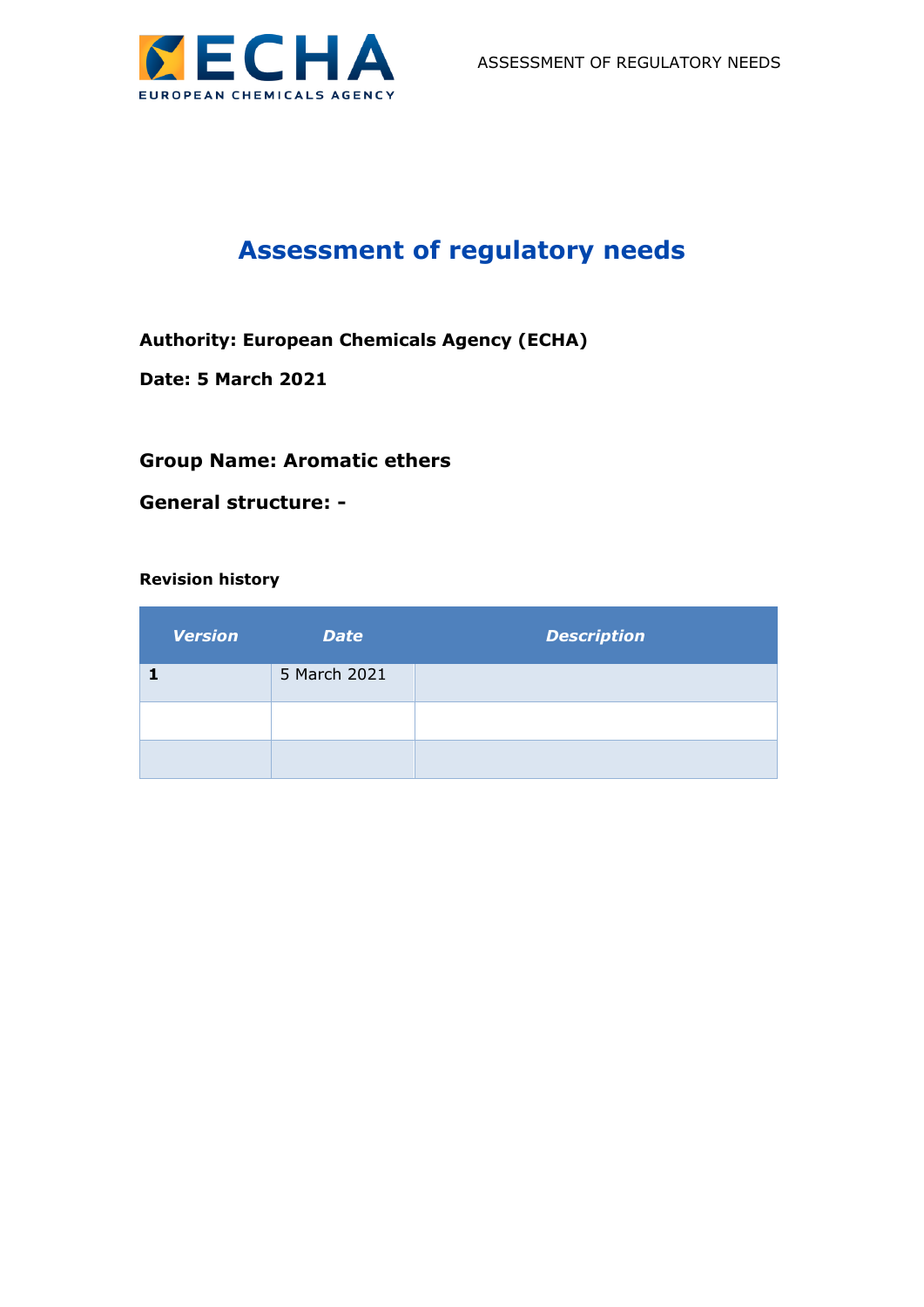#### **Substances within this group:**

| <b>EC/List number</b> | <b>CAS number</b> | <b>Substance name</b>                              | <b>Registration type (full, OSII</b><br>or TII, NONS), highest<br>tonnage band among all the<br>registrations $(t/y)^1$ |
|-----------------------|-------------------|----------------------------------------------------|-------------------------------------------------------------------------------------------------------------------------|
| 202-876-1             | $100 - 66 - 3$    | anisole                                            | Full, 100-1000                                                                                                          |
| 203-139-7             | $103 - 73 - 1$    | phenetole                                          | Full, not (publicly) available                                                                                          |
| 203-253-7             | 104-93-8          | 4-methylanisole                                    | Full, 10-100                                                                                                            |
| 209-426-3             | 578-58-5          | 2-methylanisole                                    | Full, not (publicly) available                                                                                          |
| 214-426-1             | 1126-79-0         | n-butyl phenyl<br>ether                            | Full, not (publicly) available                                                                                          |
| 217-049-0             | 1730-48-9         | methyl 1,2,3,4-<br>tetrahydro-6-<br>naphthyl ether | OSII or TII                                                                                                             |
| 801-941-7             | 1404190-37-9      | 2-sec-butyl-1-<br>(decyloxy)-4-<br>tritylbenzene   | Full, not (publicly) available                                                                                          |
| 202-981-2             | $101 - 84 - 8$    | diphenyl ether                                     | Full, >1000                                                                                                             |
| 248-948-6             | 28299-41-4        | ditolyl ether                                      | Full, not (publicly) available                                                                                          |
| 405-730-7             | 51601-57-1        | $4-(4-$<br>tolyloxy)biphenyl                       | Full, not (publicly) available                                                                                          |
| 202-213-6             | $93 - 04 - 9$     | methyl 2-naphthyl<br>ether                         | Full, 100-1000                                                                                                          |
| 202-226-7             | $93 - 18 - 5$     | ethyl 2-naphthyl<br>ether                          | Full, 10-100                                                                                                            |
| 218-529-2             | $2173 - 57 - 1$   | isobutyl 2-<br>naphthyl ether                      | Full, not (publicly) available                                                                                          |
| 218-696-1             | 2216-69-5         | methyl 1-naphthyl<br>ether                         | OSII or TII                                                                                                             |
| 405-490-3             | $613 - 62 - 7$    | $2 -$<br>(phenylmethoxy)n<br>aphthalene            | NONs, 100-1000                                                                                                          |
| 203-118-2             | 103-50-4          | dibenzyl ether                                     | Full, not (publicly) available                                                                                          |
| 222-619-7             | 3558-60-9         | $(2 -$<br>methoxyethyl)ben<br>zene                 | Full, 10-100                                                                                                            |
| 259-943-3             | 56011-02-0        | isopentyl<br>phenethyl ether                       | Full, 1-10                                                                                                              |
| 279-576-2             | 80858-47-5        | $\sqrt{2}$<br>(cyclohexyloxy)eth<br>yl]benzene     | Full, not (publicly) available                                                                                          |
| 428-340-9             |                   | cyclopentyl 2-<br>phenylethyl ether                | NONS, not (publicly) available                                                                                          |
| 430-150-6             |                   | (3-Methoxy-2-<br>methylpropyl)benz<br>ene          | Full, not (publicly) available                                                                                          |
| 826-704-5             | 1631962-93-0      | $4-(2-$<br>methylpropyl)benz<br>yl propyl ether    | Full, not (publicly) available                                                                                          |

 $<sup>1</sup>$  Note that the total aggregated tonnage band may be available on ECHA's webpage at</sup> <https://echa.europa.eu/information-on-chemicals/registered-substances>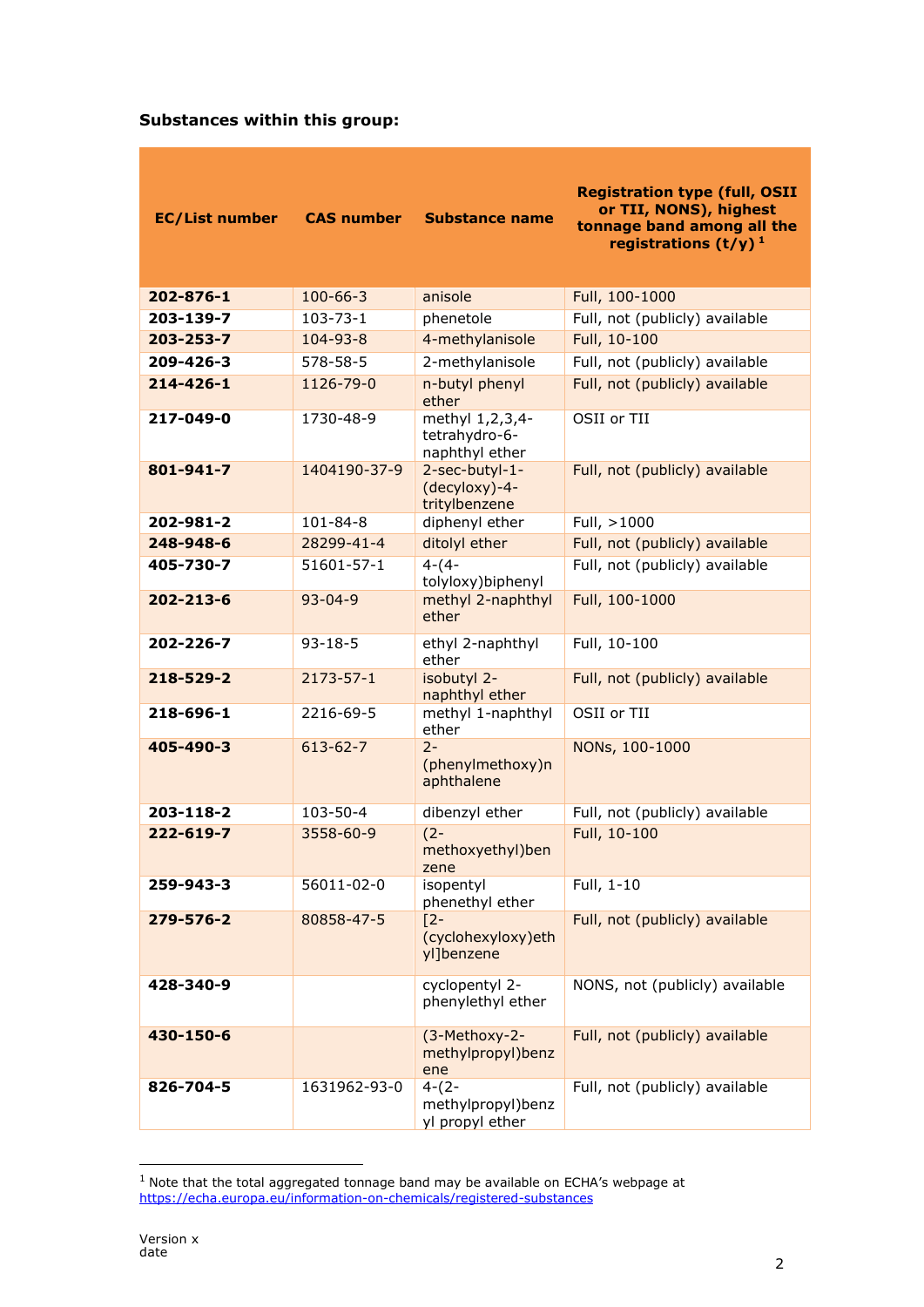This table contains also group members that are only notified under the CLP Regulation. However, the list is currently non-exhaustive. Should further regulatory risk management action on one or more substances in the group be considered, ECHA will make an additional search for related C&L notified substances to be included in the group and develop an assessment of regulatory needs for them.

In addition, there is one registered group member for which all substance identifiers are confidential.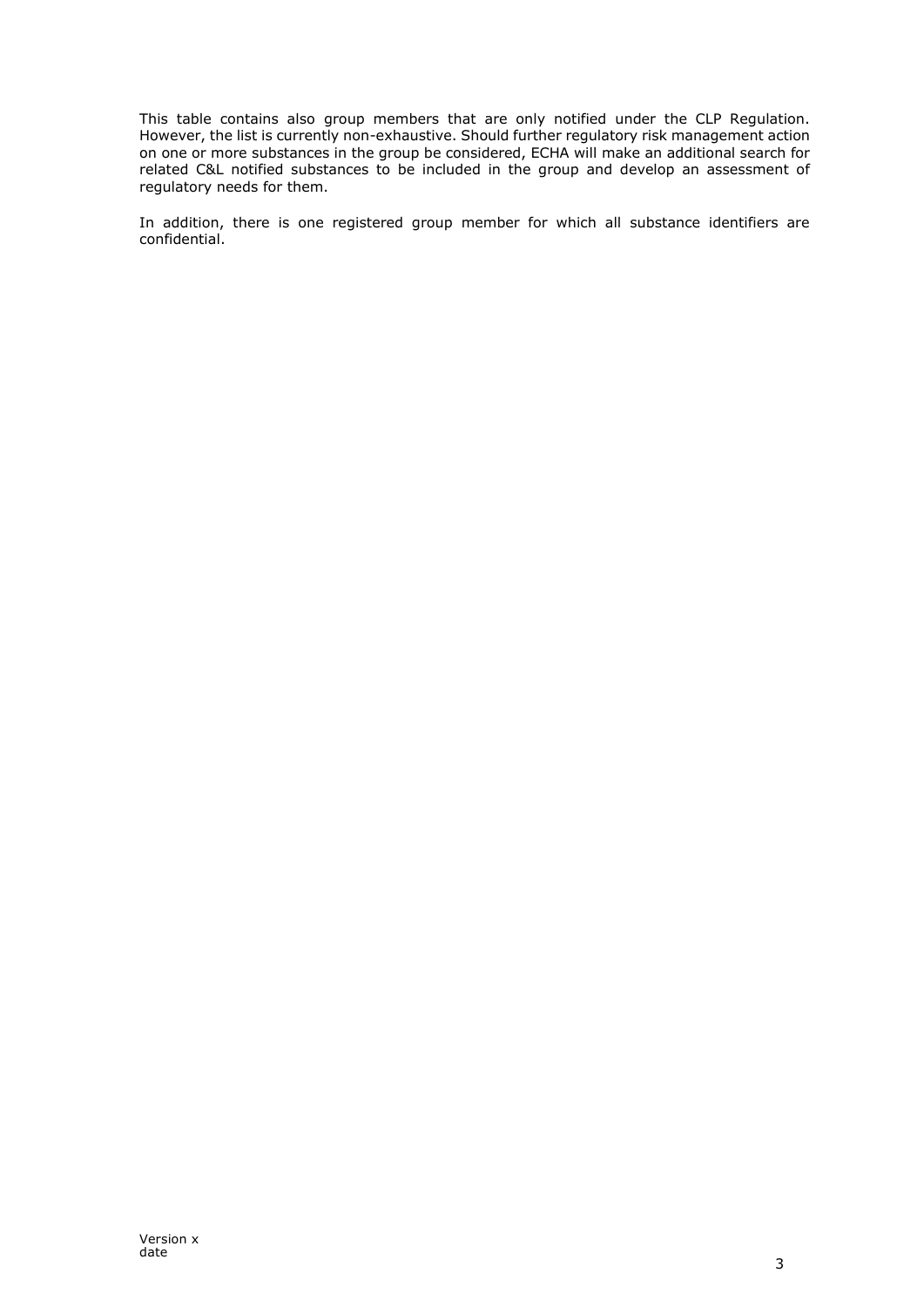## **Contents**

| 2 Justification for the need for follow-up regulatory risk  |
|-------------------------------------------------------------|
|                                                             |
| Annex 1: Harmonised and self-classifications 16             |
| Annex 2: Overview of uses based on information available in |
| Annex 3: Overview of completed or ongoing regulatory risk   |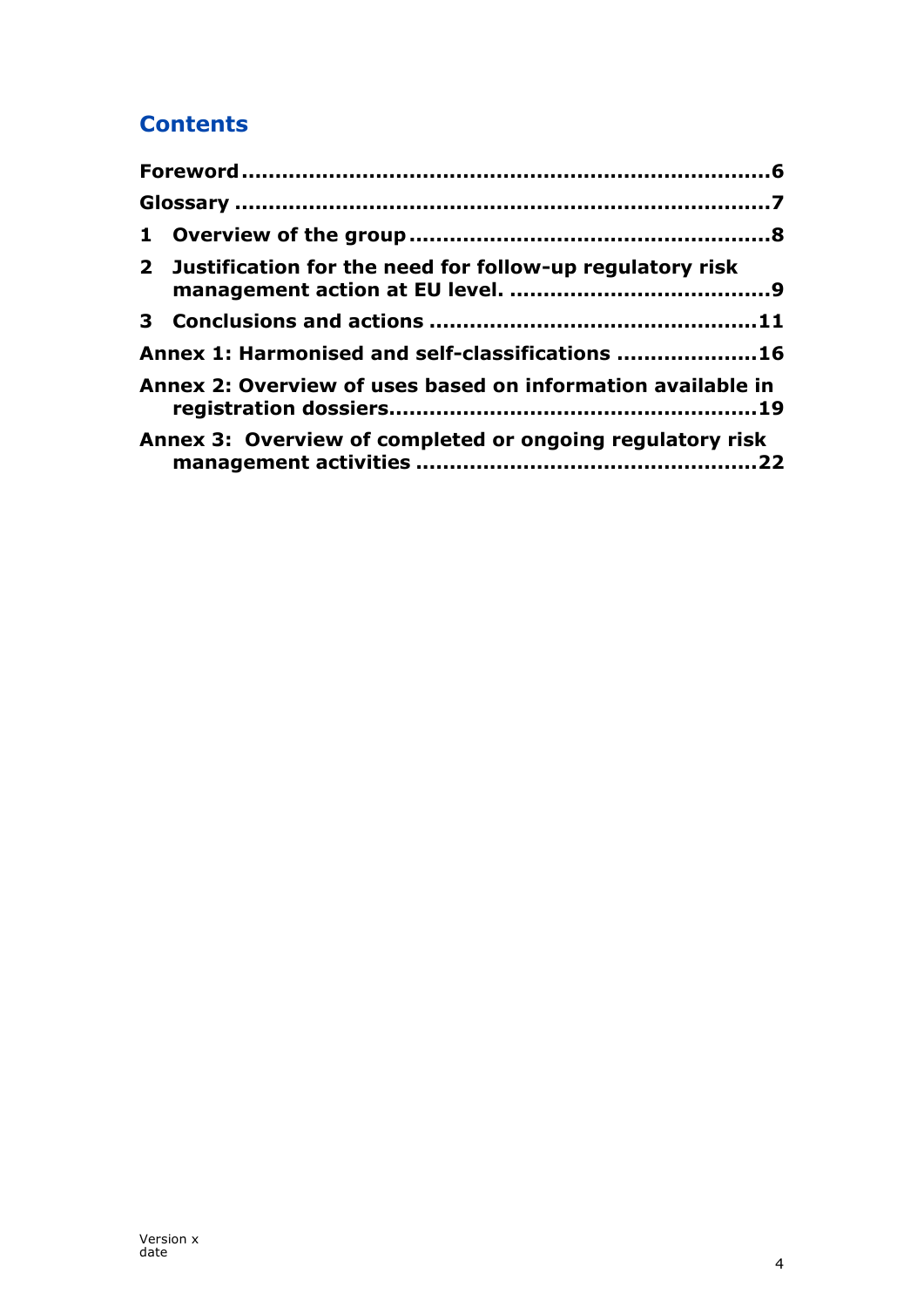#### **DISCLAIMER**

The author does not accept any liability with regard to the use that may be made of the information contained in this document. Usage of the information remains under the sole responsibility of the user. Statements made or information contained in the document are without prejudice to any further regulatory work that ECHA, the Member States or other regulatory agencies may initiate at a later stage. Assessment of regulatory needs and their conclusions are compiled on the basis of available information and may change in light of newly available information or further assessment.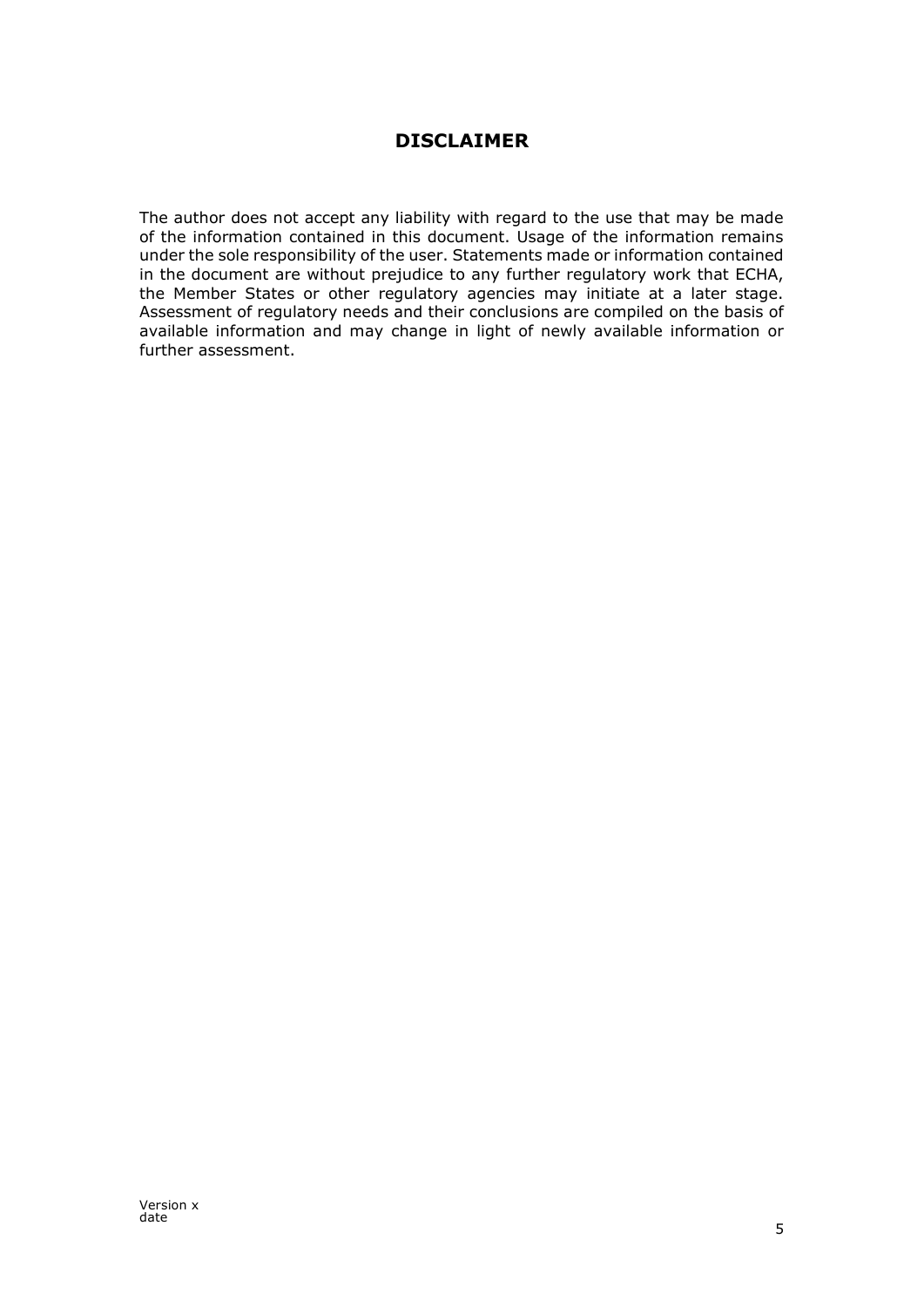### <span id="page-5-0"></span>**Foreword**

The purpose of the assessment of regulatory needs of a group of substances is to help authorities conclude on the most appropriate way to address the identified concerns for a group of substances or a single substance, i.e. the combination of the regulatory risk management instruments to be used and any intermediate steps, such as data generation, needed to initiate and introduce these regulatory measures.

An assessment of regulatory needs can conclude that regulatory risk management at EU level is required for a (group of) substance(s) (e.g. harmonised classification and labelling, Candidate List inclusion, restriction, other EU legislation) or that no regulatory action is required at EU level. While the assessment is done for a group of substances, the (no) need for regulatory action can be identified for the whole group, a subgroup or for single substance(s).

The assessment of regulatory needs is an important step under ECHA's Integrated Regulatory Strategy. However, it is not part of the formal processes defined in the legislation but aims to support them.

The assessment of regulatory needs can be applied to any group of substances or single substance, i.e., any type of hazards or uses and regardless of the previous regulatory history or lack of such. It can be done based on different level of information. A Member State or ECHA can carry out this case-by-case analysis. The starting point is available information in the REACH registrations and any other REACH and CLP information. However, more extensive set of information can be available, e.g. assessment done under REACH/CLP or other EU legislation, or can be generated in some cases (e.g. further hazard information under dossier evaluation). Uncertainties associated to the level of information used should be reflected in the documentation. It will be revisited when necessary. For example, after further information is generated and the hazard has been clarified or when new insights on uses are available. It can be revisited by the same or another authority.

The responsibility for the content of this assessment rests with the authority that developed it. It is possible that other authorities do not have the same view and may develop further assessment of regulatory needs. The assessment of regulatory needs does not yet initiate any regulatory process but any authority can consequently do so and should indicate this by appropriate means, such as the Registry of Intentions.

For more information on Assessment of regulatory needs please consult ECHA website<sup>2</sup>.

<sup>2</sup> https://echa.europa.eu/understanding-assessment-regulatory-needs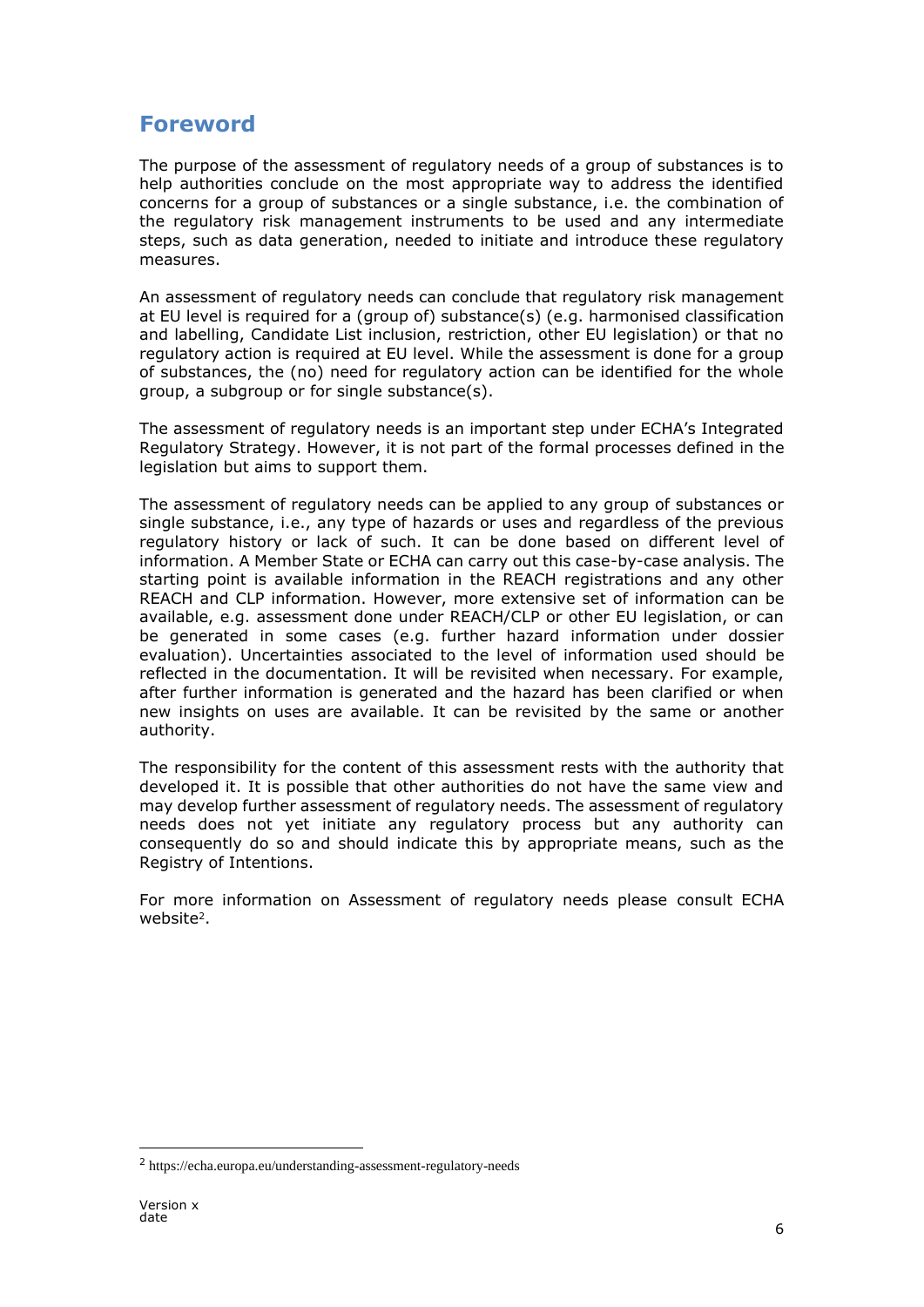## <span id="page-6-0"></span>**Glossary**

| <b>CCH</b>            | <b>Compliance Check</b>                                                           |
|-----------------------|-----------------------------------------------------------------------------------|
| <b>CLH</b>            | Harmonised classification and labelling                                           |
| <b>CMR</b>            | Carcinogenic, mutagenic and/or toxic to reproduction                              |
| <b>DEv</b>            | Dossier evaluation                                                                |
| <b>ED</b>             | Endocrine disruptor                                                               |
| <b>NONS</b>           | Notified new substances                                                           |
| <b>OEL</b>            | Occupational exposure limit                                                       |
| OSII or TII           | On-site isolated intermediate or transported isolated<br>intermediate             |
| PBT/vPvB              | Persistent, bioaccumulative and toxic/very persistent and<br>very bioaccumulative |
| <b>RMOA</b>           | Regulatory management options analysis                                            |
| <b>RRM</b>            | Regulatory risk management                                                        |
| <b>SE<sub>V</sub></b> | Substance evaluation                                                              |
| <b>STOT RE</b>        | Specific target organ toxicity, repeated exposure                                 |
| <b>SVHC</b>           | Substance of very high concern                                                    |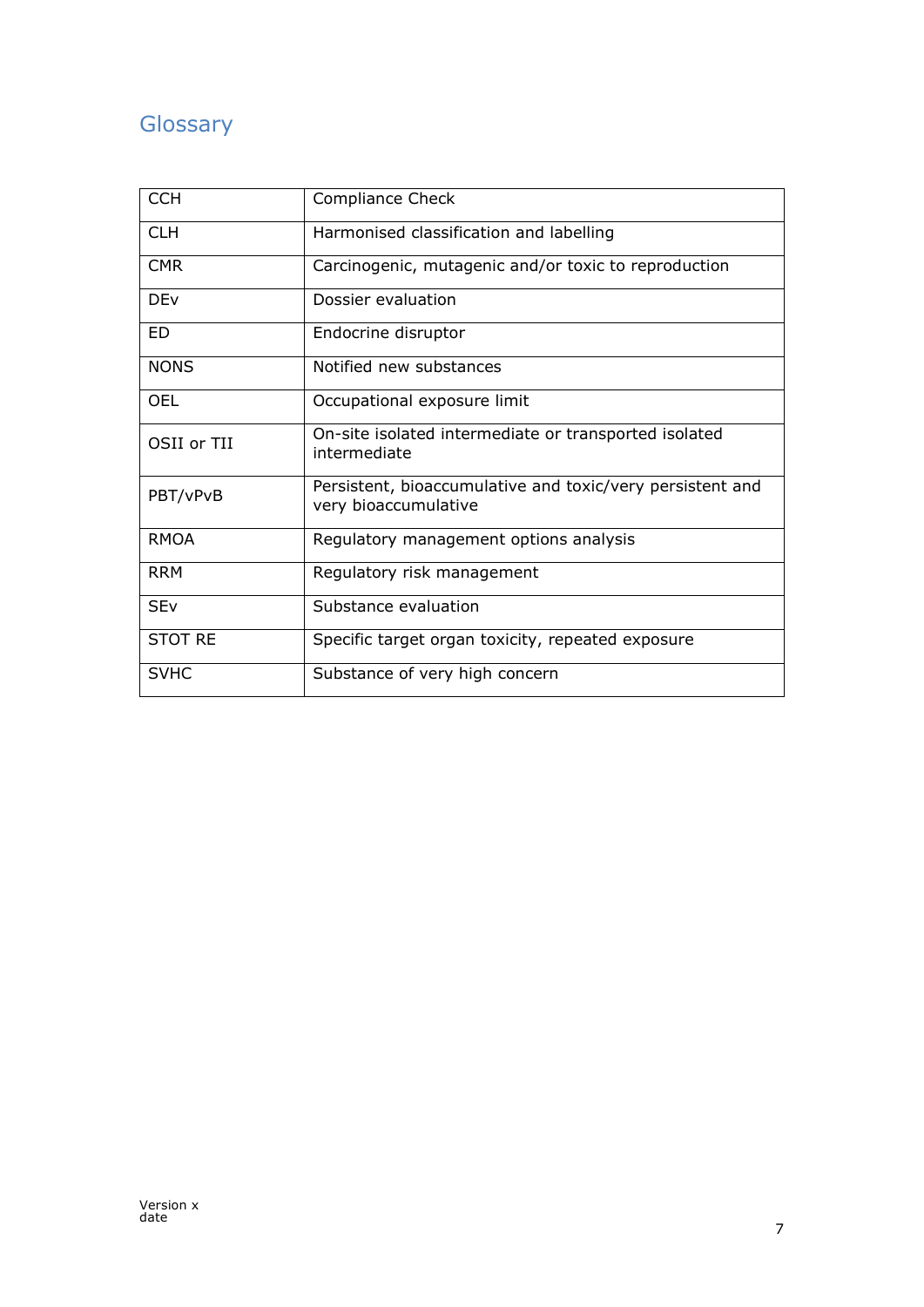## <span id="page-7-0"></span>**1 Overview of the group**

ECHA has grouped together structurally similar substances based on the presence of a common moiety, i.e. an ether group – an oxygen atom connected to two aryl groups or one aryl and one alkyl group. The general formula is R-O-R', where R and R' represent the alkyl group and the aryl group. Alkyl groups are linear, branched or cyclic. Aryl groups are simple phenyl groups, alkyl substituted phenyl groups, biphenyl, naphthyl or alkylphenyl (etheric oxygen is not directly linked to aryl group). There are few examples of symmetric ethers, where R and R' groups are the same.

The group consists of 23 substances. Out of 23 group members, 20 substances are identified as mono-constituent, 2 as multi-constituent and 1 as UVCB substance.

Based on chemical structure similarities, ECHA has identified 4 subgroups:

- (1) Aromatic-aliphatic ethers
- (2) Di-aromatic ethers
- (3) Naphthyl ethers
- (4) Alkylphenyl ethers.

Two substances (EC 203-253-7, EC 202-213-6) are self-classified for toxicity for reproduction (repro 2). Three members of the group have known skin sensitisation properties. For one substance (EC 405-490-3), aquatic chronic 1 classification has been proposed. No impurities or minor constituents have been identified that have an impact on the hazard profile of this group of substances. Data generation is ongoing for at least 4 members of the group. Namely, pre-natal and extended onegeneration studies are ongoing for two substances, one substance is included in the CoRAP due to developmental toxicity concern, and one substance is under substance evaluation for PBT concern.

This group of substances is structurally linked to the linear ethers for which potential CMR properties have been identified for 2 short chain members (i.e. dimethyl ether EC 204-065-8, and diethyl ether EC 200-467-2), and data generation is ongoing.

Based on information reported in the REACH registration dossiers, there is high potential for exposure to both human health and environment for most of the substances in the group. The substances in the group are used as fragrance/odour agents in washing and cleaning products, cosmetics and personal care products, polishes and waxes, air care products and biocidal products. Furthermore, 2 substances are only used in fuels as a marker, 1 substance is used in tires production as a solvent and 1 substance is used as sensitising agent in thermal paper coatings. While consumer and professional uses are reported for almost all substances in the group, 4 substances are used in an industrial setting only (solvent, processing aid and intermediate). For 3 substances of the group, article service life has been reported.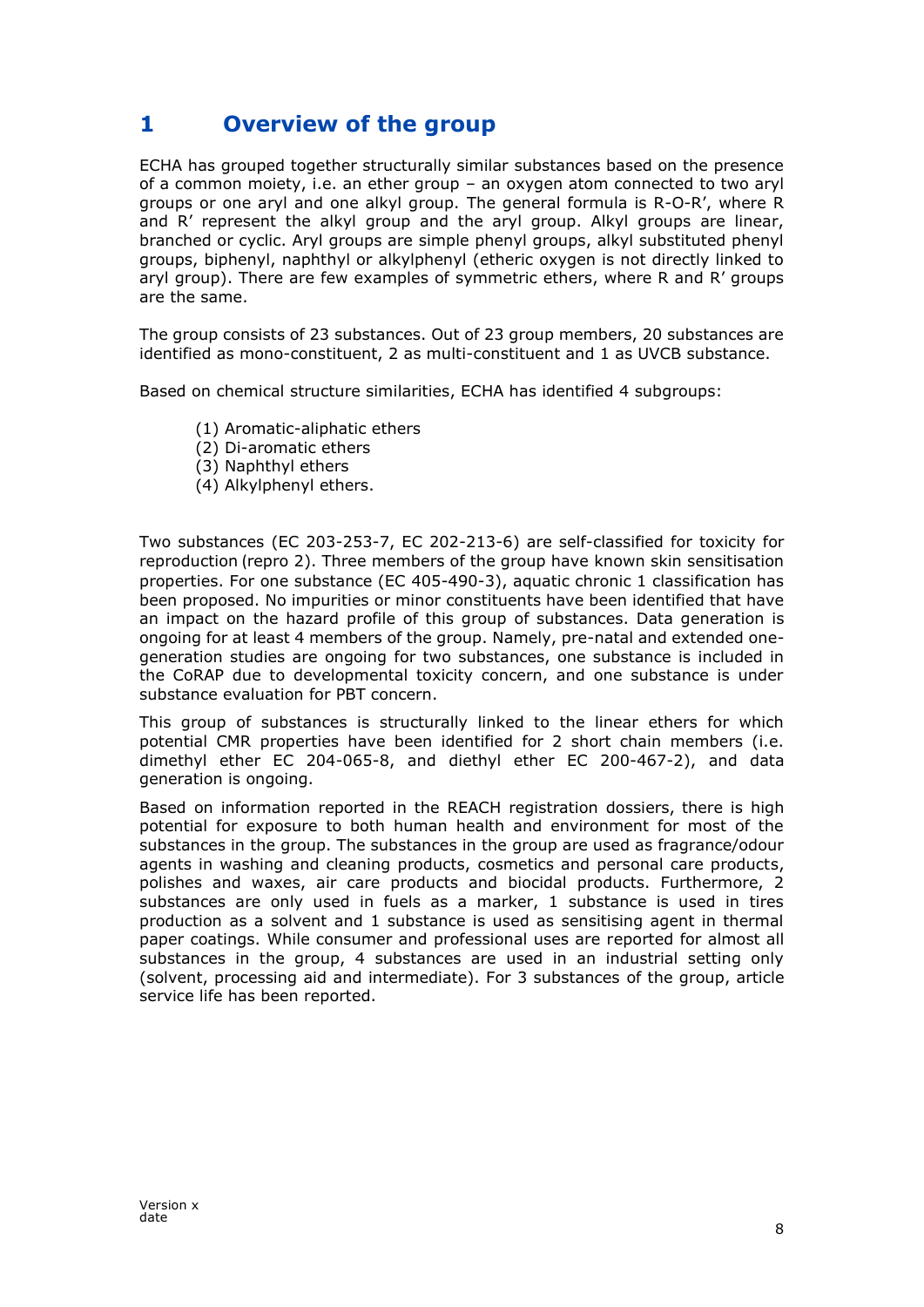#### **Note on the scope of ECHA's assessment of regulatory needs**

Regarding hazards, the focus of ECHA's assessment is on CMR (carcinogenic, mutagenic and/or toxic to reproduction), sensitiser, ED (endocrine disruptor), PBT/vPvB or equivalent (e.g. substances being persistent, mobile and toxic), aquatic toxicity hazard endpoints and therefore only those are reflected in the table in section 3. This does not mean that the substances do not have other known or potential hazards. In some specific cases, where ECHA identifies a need for regulatory risk management action at EU level for other hazards (e.g. neurotoxicity, STOT RE), such additional hazards may be addressed in the assessment. An overview of classification is presented in Annex 1.

On the exposure side, ECHA is mainly using the information on uses reported in the registration dossiers (IUCLID) as a proxy for assessing the potential for exposure to humans and releases to the environment. The potential for release/exposure is generally considered high for "widespread" uses, i.e. professional and consumer uses and uses in articles. For these uses, normally happening at many places, the expected level of control is *à priori* considered limited. The chemical safety reports are not necessarily consulted and no quantitative exposure assessment is performed at this stage.

## <span id="page-8-0"></span>**2 Justification for the need for follow-up regulatory risk management action at EU level**

Based on currently available information, there is a **need for EU regulatory risk management for all (except 4) group members –restriction combined with authorisation to address the potential Repro 1 B hazard.** 

Based on ECHA's assessment of currently available hazard information it is considered that all substances in the group have (potentially) the following human health hazards: reproductive and developmental toxicity. This hazard is identified based on observed developmental effects from a limited number of substances of different subgroups. Based on structural similarity the findings from the toxicity studies are extrapolated to the substances where there is limited information for this endpoint. In addition, three substances have known skin sensitisation properties.

First the potential reproductive toxicity hazard will need to be clarified. Two substances are already under compliance check (EC 202-981-2, EC 202-213-6) and one (EC 203-253-7) is under substance evaluation for reproductive and developmental toxicity properties. In addition, compliance check will be initiated for substances at 10-100 t/y or higher tonnage band within the group. Depending on the outcome of the ongoing and foreseen evaluation activities on higher tonnage substances, substance evaluation may be considered in the future to address the less than 10 t/y substances as well.

The substances are mainly used as fragrances in several products (cosmetics, cleaning & washing, air care, wax and polishes, biocides, etc.) by consumers and professionals. For those substances where the reprotoxicity hazard will be confirmed after evaluation activities are completed, restriction is suggested as most appropriate regulatory management option to address those uses. The remaining industrial uses are suggested to be covered by Authorisation.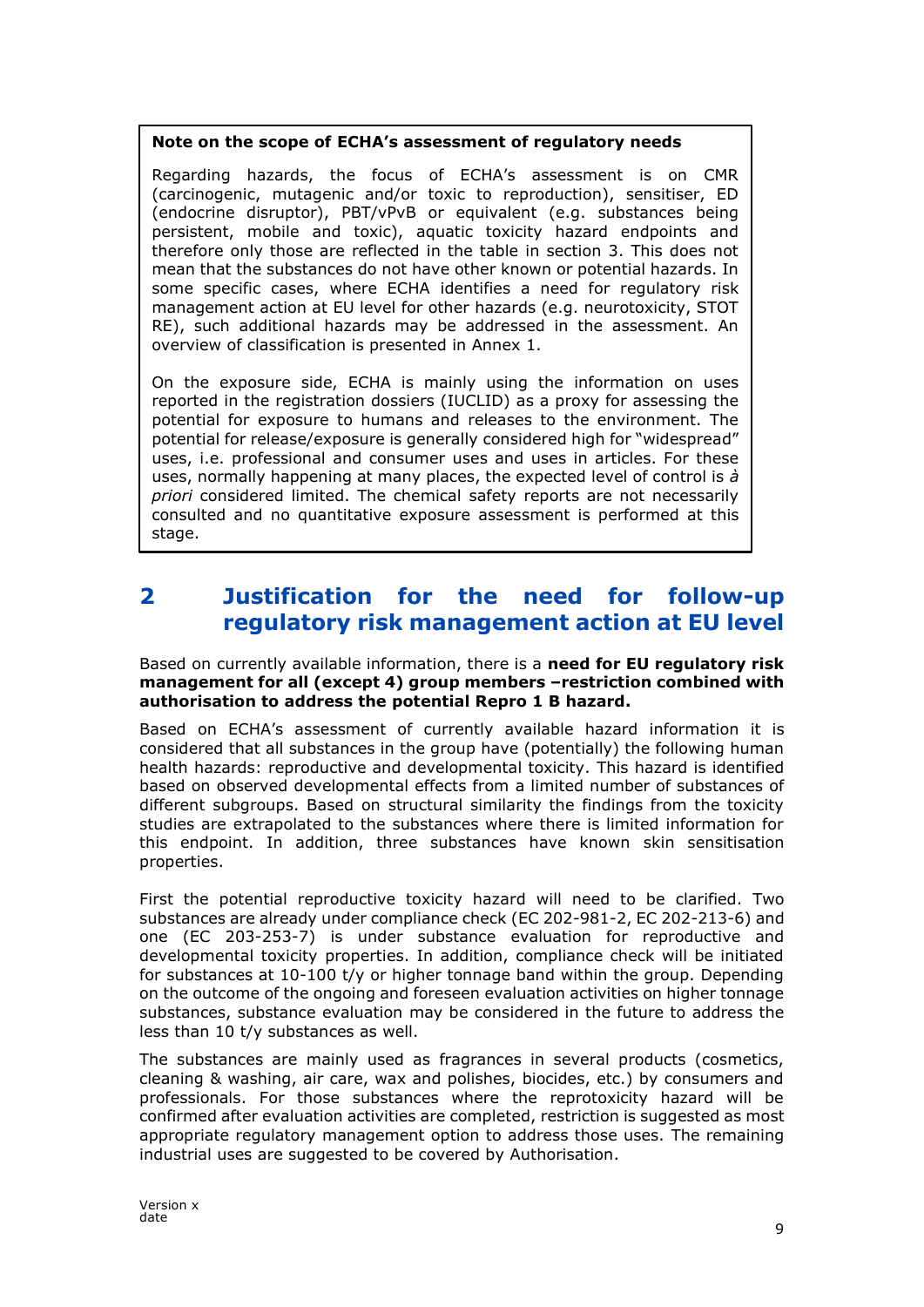<span id="page-9-0"></span>The first step of the regulatory risk management action proposed, should the hazard exist, is the confirmation of hazard via harmonised classification (CLH) as Repr. 1B. The CLH i) will trigger company level risk management measures (RMM) under OSH legislation for workers, ii) is needed or highly recommended for further regulatory processes and iii) is a prerequisite to restrict the presence of the substances in consumer mixtures, by means of the restriction entry 30 of REACH Annex XVII. CLH will also support regulatory action under the Cosmetic products regulation (EC) No 1223/2009 for uses as fragrance, since CMR cat. 1 are restricted by this regulation and under the biocidal product regulation (BPR, Regulation (EU) 528/2012) in line with article 19(4) of this regulation which does not allow the use by the general public of a product containing substances above the concentration limit leading to classification of the mixture as reprotoxic cat 1.

Professional use is typically widespread (at many sites and many users) with relatively low levels of operational controls and risk management measures. In addition, professional users may be self-employed and therefore not covered by the abovementioned OSH legislation for workers. Consumers may be co-exposed to the substances used. Therefore, a **specific restriction on mixtures used by professionals** is suggested after the CLH. Moreover, **restricting substances in articles** used by professionals or consumers (reported for two substances, 203- 118-2 in tyres and 405-490-3 in thermal paper) is proposed. The choice of the restriction for professional uses over other regulatory management options (e.g. authorisation) is in line with the policy recently proposed by the European Commission<sup>3</sup> under the Chemical Strategy for Sustainability that expresses the need to extend *the level of protection granted under REACH to consumers also to* professional users.

An EU-wide exposure limit for workers under Occupational Health and Safety (OSH) legislation or REACH as an alternative risk management option to authorisation for industrial uses was also considered. For one specific substance (EC 202-981-2) an indicative EU OEL does exist and may be considered as sufficient to control the inhalation risk for industrial workers. Introducing EU-wide exposure limits for workers under OSH or REACH for all or some of the other substances within the group may not be a priority for relatively low or very low tonnage substances (but could be an option under REACH restriction if a restriction proposal is submitted in any case); moreover, authorisation also better promotes substitution than an OEL/DNEL would. Therefore, for the time being, even though a clear decision between the two regulatory options for uses at industrial sites is not possible, authorisation is suggested as the next regulatory risk management option. This proposal will be revisited once the hazard will be clarified after data generation, preferably based on further assessment and for instance when developing further the restrictions proposed above which should also support clarifying what are those industrial uses in need for EU RRM action.

Three substances are self-classified as skin sensitiser 1/1B. In this respect, for industrial and professional uses, sufficient and consistent self-classification by registrants should trigger adequate risk management measures according to workplace legislation. There is a concern related to skin sensitisers (potentially) present in consumer mixtures and the need to further investigate whether further regulatory actions are needed and what would be the best options to address this concern. Such concern has already been identified in other groups of substances and was brought for further discussion to Member States. Work is ongoing on this generic issue by both Member States and ECHA which may affect the regulatory actions on substances in this group. For this specific group of substances, the

<sup>3</sup> European Commission, *Chemical Strategy for Sustainability Towards a Toxic-Free Environment*, 14.10.20 Ref to paragraph 2.2.1,<https://ec.europa.eu/environment/pdf/chemicals/2020/10/Strategy.pdf>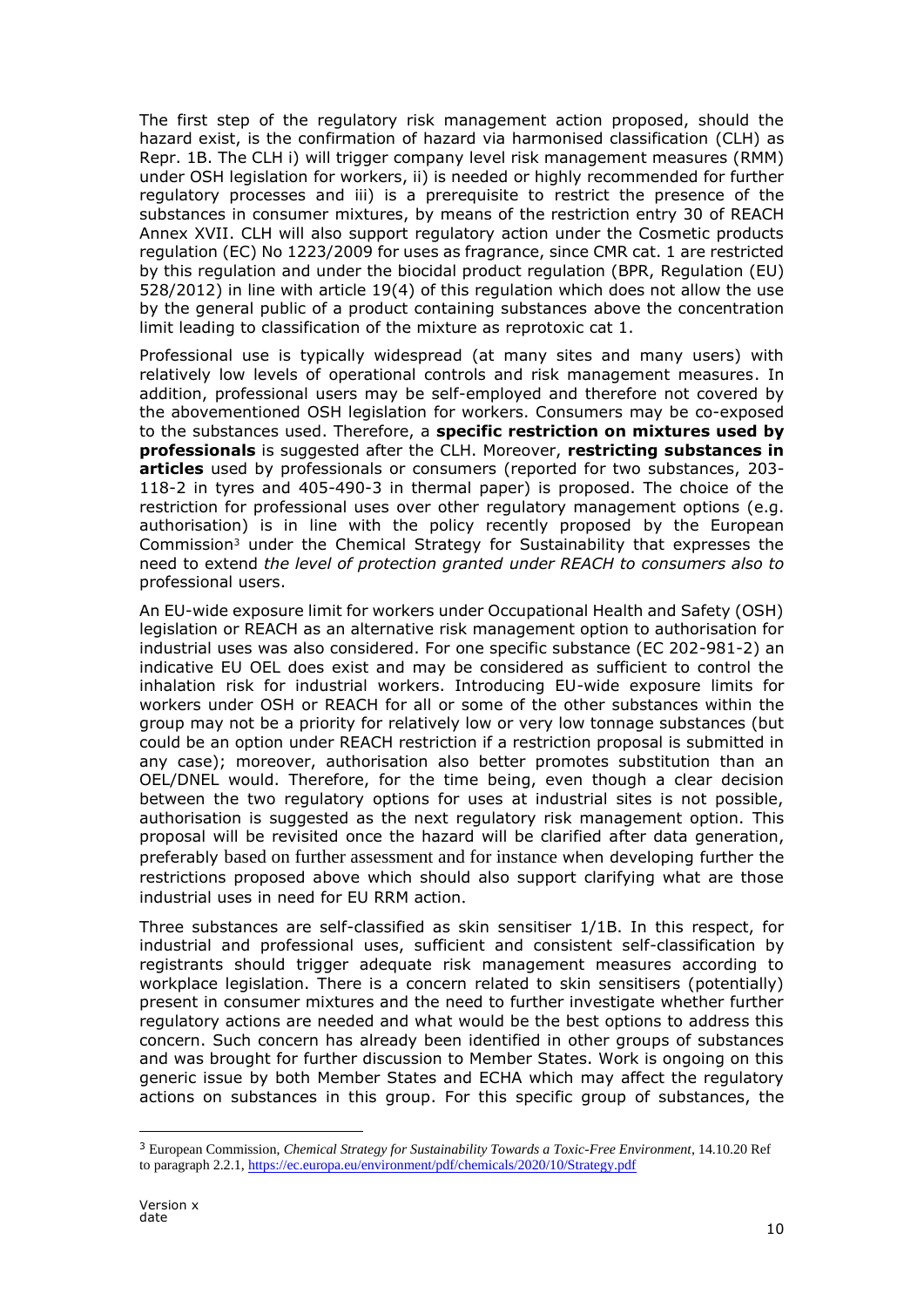actions triggered by the reprotoxicity hazard (in particular, CLH) would also reduce the presence of these substances in consumer mixtures under a level (0.3% for Repr. 1B) which will reduce the risk in respect to skin sensitisation (concentration limit for classification for skin sensitiser 1/1B set at 1%). If the reprotoxicity hazard is confirmed it may be considered to include in the CLH proposal also the skin sensitisation.

For environment and in particular for aquatic toxicity, it is expected that after compliance check, registrants would adequately self-classify the substances and then implement the relevant risk management measures which would be sufficient to ensure safe use in accordance with environmental legislation. Therefore, it is proposed that there is no need for EU-wide action such as harmonised classification and labelling at the moment. Two substances are intermediates registered as OSII or TII and two substances are unclaimed or inactive NONs. They are flagged in the table below and any update of the registration status will be checked to identify any need for a revision of the strategy. No action is proposed at this stage for them.

# <span id="page-10-0"></span>**3 Conclusions and actions**

The conclusions and actions proposed in the table below are based on the REACH and CLP information available at the time of the assessment by ECHA. The main source of information is the registration dossiers. Relevant public assessments may also be considered. When new information (e.g. on hazards through evaluation processes, or on uses) will become available, the document will be updated and conclusions and actions revisited.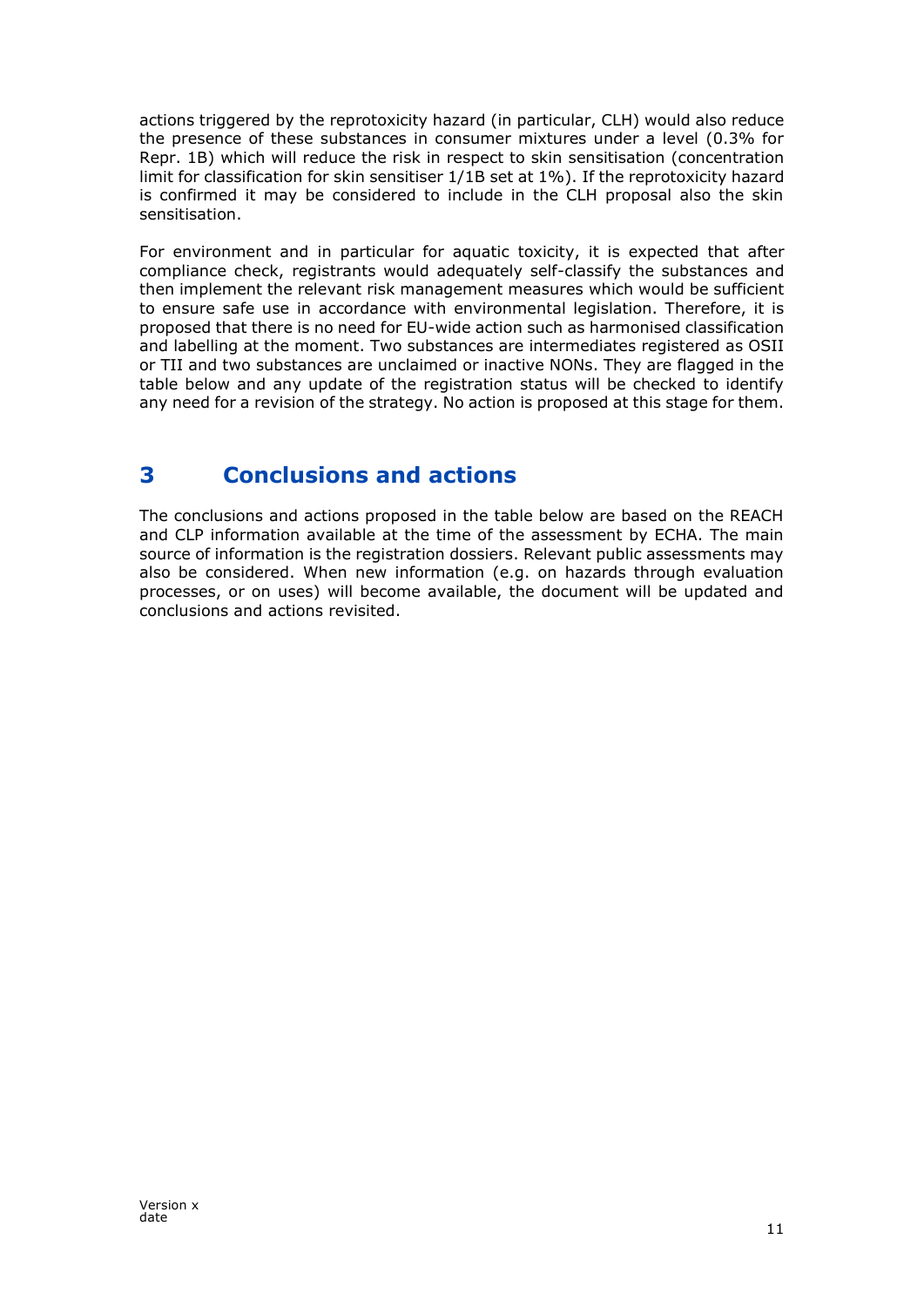| <b>Subgroup</b><br>name, EC<br>number,<br>substance<br>name                                                                    | <b>Human Health</b><br><b>Hazard</b>                         | <b>Environmental</b><br><b>Hazard</b>                                                            | <b>Relevant use(s) &amp;</b><br>exposure potential                                                                                                                                                                                                              | <b>Last foreseen action</b>                                                                                                                                                                                                                                                                                                                                                                                                                                                                                                                                                                                            | <b>Action</b>                                                                                                                                                                                                                                                                                                            |
|--------------------------------------------------------------------------------------------------------------------------------|--------------------------------------------------------------|--------------------------------------------------------------------------------------------------|-----------------------------------------------------------------------------------------------------------------------------------------------------------------------------------------------------------------------------------------------------------------|------------------------------------------------------------------------------------------------------------------------------------------------------------------------------------------------------------------------------------------------------------------------------------------------------------------------------------------------------------------------------------------------------------------------------------------------------------------------------------------------------------------------------------------------------------------------------------------------------------------------|--------------------------------------------------------------------------------------------------------------------------------------------------------------------------------------------------------------------------------------------------------------------------------------------------------------------------|
| 202-213-6<br>202-226-7<br>214-426-1<br>222-619-7<br>405-490-3<br>801-941-7<br>203-118-2<br>202-876-1<br>203-139-7<br>203-253-7 | Known or<br>potential hazard<br>for reproductive<br>toxicity | Known or potential<br>hazard for aquatic<br>toxicity<br>No or unlikely hazard<br>for environment | Mainly used as fragrance<br>in consumer products<br>with potential for exposure<br>to both human health and<br>the environment<br>Other uses:<br>Marker in fuels<br>Tyres production and<br>paper coatings<br>Solvent and intermediate<br>in industrial setting | <b>Need for EU RRM:</b><br><b>Restriction combined with</b><br>authorisation<br>Justification:<br>The harmonised classification<br>as Repr. 1B would trigger the<br>restriction entry 30 and by<br>that ensure that the<br>substances are not included<br>in consumer mixtures.<br>Restriction is proposed to<br>ensure same level of<br>protection to professional<br>users as to consumers<br>(reference to CSS <sup>3</sup> ).<br>Specific restriction for use in<br>articles for 405-490-3<br>For industrial uses,<br>authorisation is suggested as<br>the most appropriate option<br>in particular in view of the | Choose an item.<br>First step: CCH<br><b>Next steps (if hazard</b><br>confirmed)<br><b>CLH</b><br>$\bullet$<br>Restriction for<br>$\bullet$<br>professional uses and<br>for use in articles<br>In parallel of the<br>$\bullet$<br>restriction, SVHC<br>identification followed<br>by authorisation of<br>industrial uses |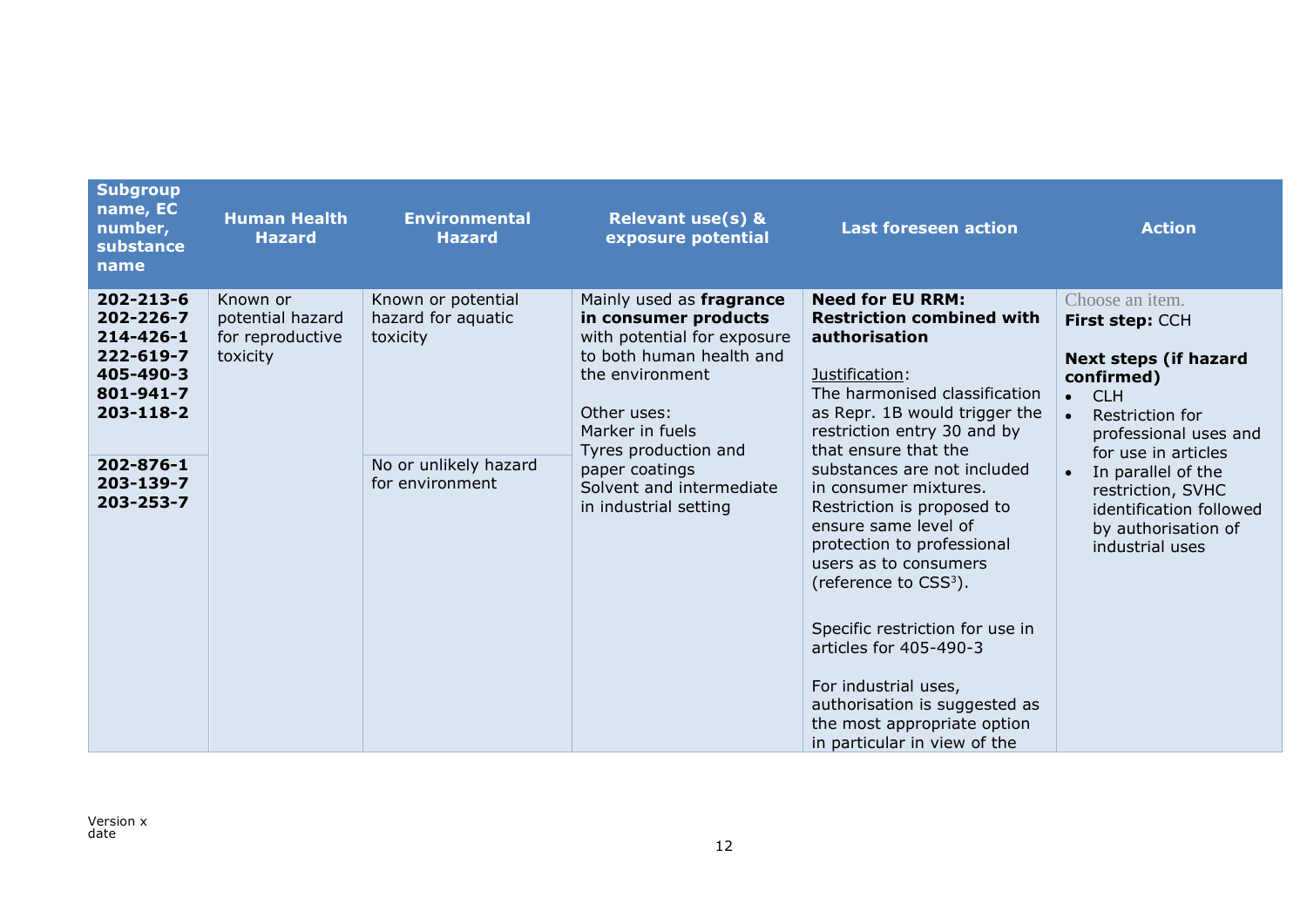| <b>Subgroup</b><br>name, EC<br>number,<br>substance<br>name | <b>Human Health</b><br><b>Hazard</b>                                                       | <b>Environmental</b><br><b>Hazard</b>           | <b>Relevant use(s) &amp;</b><br>exposure potential                                                                                                | <b>Last foreseen action</b>                                                                                                                                                                                                                                                                                                                                                                                                                                                                                                                                 | <b>Action</b>                                                                                                                                                           |
|-------------------------------------------------------------|--------------------------------------------------------------------------------------------|-------------------------------------------------|---------------------------------------------------------------------------------------------------------------------------------------------------|-------------------------------------------------------------------------------------------------------------------------------------------------------------------------------------------------------------------------------------------------------------------------------------------------------------------------------------------------------------------------------------------------------------------------------------------------------------------------------------------------------------------------------------------------------------|-------------------------------------------------------------------------------------------------------------------------------------------------------------------------|
|                                                             |                                                                                            |                                                 |                                                                                                                                                   | high number of substances<br>with low tonnages.                                                                                                                                                                                                                                                                                                                                                                                                                                                                                                             |                                                                                                                                                                         |
| 202-981-2                                                   | Known or likely<br>hazard<br>for reproductive<br>toxicity and<br>for skin<br>sensitisation | Known or likely hazard<br>for aquatic toxicity  | Mainly used as fragrance<br>in consumer products<br>Other uses:<br>Solvent and intermediate<br>in industrial setting,<br>including pharmaceutical | <b>Need for EU RRM:</b><br><b>Restriction</b><br>Justification:<br>The harmonised classification<br>as repro 1 would trigger the<br>restriction entry 30 and by<br>that ensure that the<br>substances are not included<br>in consumer mixtures.<br>Restriction is proposed to<br>ensure same level of<br>protection to professional<br>users as to consumers<br>(reference to CSS <sup>3</sup> ).<br>Specific restriction for use in<br>articles<br>An EU OEL exists for this<br>substance. This EU RRM is<br>considered sufficient for<br>industrial uses. | First step: CCH<br><b>Next steps (if hazard</b><br>confirmed)<br><b>CLH</b><br>$\bullet$<br>Restriction of<br>$\bullet$<br>professional uses and<br>for use in articles |
| 209-426-3<br>218-529-2<br>259-943-3                         | Known or likely<br>hazard                                                                  | Known or likely hazard<br>for aquatic toxicity. | Mainly used as fragrance<br>in consumer products<br>(cosmetic, air care,                                                                          | <b>Need for EU RRM:</b><br><b>Restriction combined with</b><br>authorisation                                                                                                                                                                                                                                                                                                                                                                                                                                                                                | No action                                                                                                                                                               |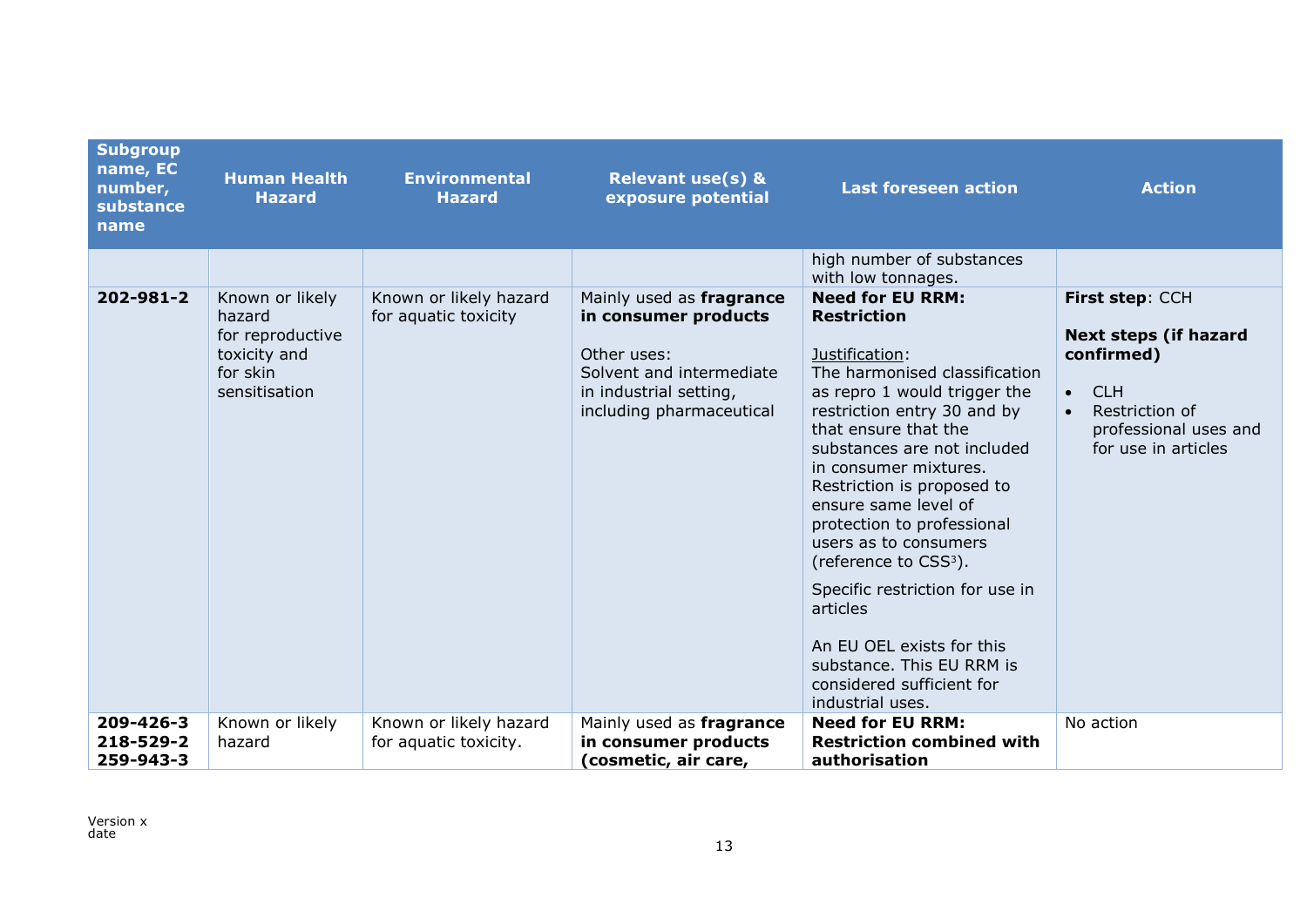| <b>Subgroup</b><br>name, EC<br>number,<br>substance<br>name | <b>Human Health</b><br><b>Hazard</b>                                                | <b>Environmental</b><br><b>Hazard</b>                                  | <b>Relevant use(s) &amp;</b><br>exposure potential                        | <b>Last foreseen action</b>                                                                                                                                                                                                                                                                                                                                                                                                                                                                                     | <b>Action</b>                                                                        |
|-------------------------------------------------------------|-------------------------------------------------------------------------------------|------------------------------------------------------------------------|---------------------------------------------------------------------------|-----------------------------------------------------------------------------------------------------------------------------------------------------------------------------------------------------------------------------------------------------------------------------------------------------------------------------------------------------------------------------------------------------------------------------------------------------------------------------------------------------------------|--------------------------------------------------------------------------------------|
| 430-150-6<br>826-704-5                                      | for reproductive<br>toxicity                                                        |                                                                        | washing and cleaning,<br>biocides)                                        | Justification:<br>The harmonised classification                                                                                                                                                                                                                                                                                                                                                                                                                                                                 | Data generation to be<br>considered after CCH on<br>other substances in the<br>group |
| 279-576-2                                                   | Known or likely<br>hazard<br>for reproductive<br>toxicity and skin<br>sensitisation |                                                                        |                                                                           | as repro 1 would trigger the<br>restriction entry 30 and by<br>that ensure that the<br>substances are not included<br>in consumer mixtures above<br>$0.3\%$ w/w.<br>Restriction is proposed to<br>ensure same level of<br>protection to professional<br>users as to consumers<br>(reference to CSSError! B<br>ookmark not defined.).<br>For industrial uses,<br>authorisation is suggested as<br>the most appropriate option<br>in particular in view of the<br>high number of substances<br>with low tonnages. |                                                                                      |
| 248-948-6                                                   | Known or likely<br>hazard                                                           | Known or likely hazard<br>for aquatic toxicity.<br>Inconclusive hazard | Industrial use as<br>intermediate under strictly<br>controlled conditions | <b>Currently no need for EU</b><br><b>RRM</b>                                                                                                                                                                                                                                                                                                                                                                                                                                                                   | No action                                                                            |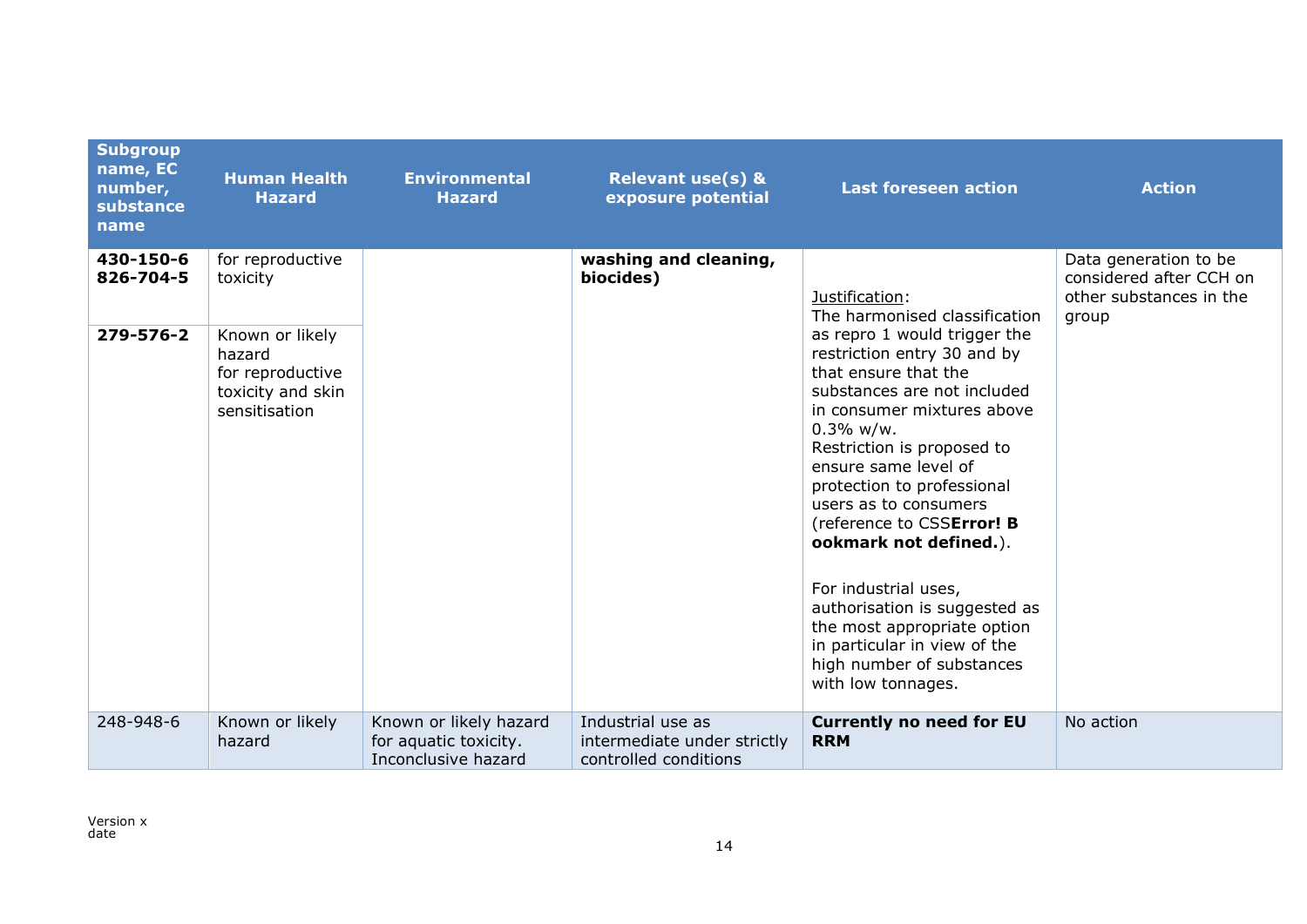| <b>Subgroup</b><br>name, EC<br>number,<br>substance<br>name       | <b>Human Health</b><br><b>Hazard</b>                                                              | <b>Environmental</b><br><b>Hazard</b>                                                                | <b>Relevant use(s) &amp;</b><br>exposure potential                                                           | <b>Last foreseen action</b>                                                                                                                                                                                           | <b>Action</b> |
|-------------------------------------------------------------------|---------------------------------------------------------------------------------------------------|------------------------------------------------------------------------------------------------------|--------------------------------------------------------------------------------------------------------------|-----------------------------------------------------------------------------------------------------------------------------------------------------------------------------------------------------------------------|---------------|
|                                                                   | for reproductive<br>toxicity<br>based on<br>structural<br>similarity                              | for PBT/vPvB                                                                                         |                                                                                                              |                                                                                                                                                                                                                       |               |
| 217-049-0<br>218-696-1<br>405-730-7<br>and<br>428-340-9<br>(NONS) | Known or likely<br>hazard<br>for reproductive<br>toxicity<br>based on<br>structural<br>similarity | Known or likely hazard<br>for aquatic toxicity.<br>EC 248-948-6<br>inconclusive for PBT <sup>4</sup> | Use as intermediate under<br>strictly controlled<br>conditions<br>No data available for the 2<br><b>NONs</b> | <b>Currently no need for EU</b><br><b>RRM</b><br>Justification:<br>Actions (including data<br>generation) will be re-<br>considered when the<br>assessment will be revisited if<br>the registration status<br>changes | No action     |

<sup>4</sup> No regulatory hypothesis for PBT at moment since waiting for the SEv outcome.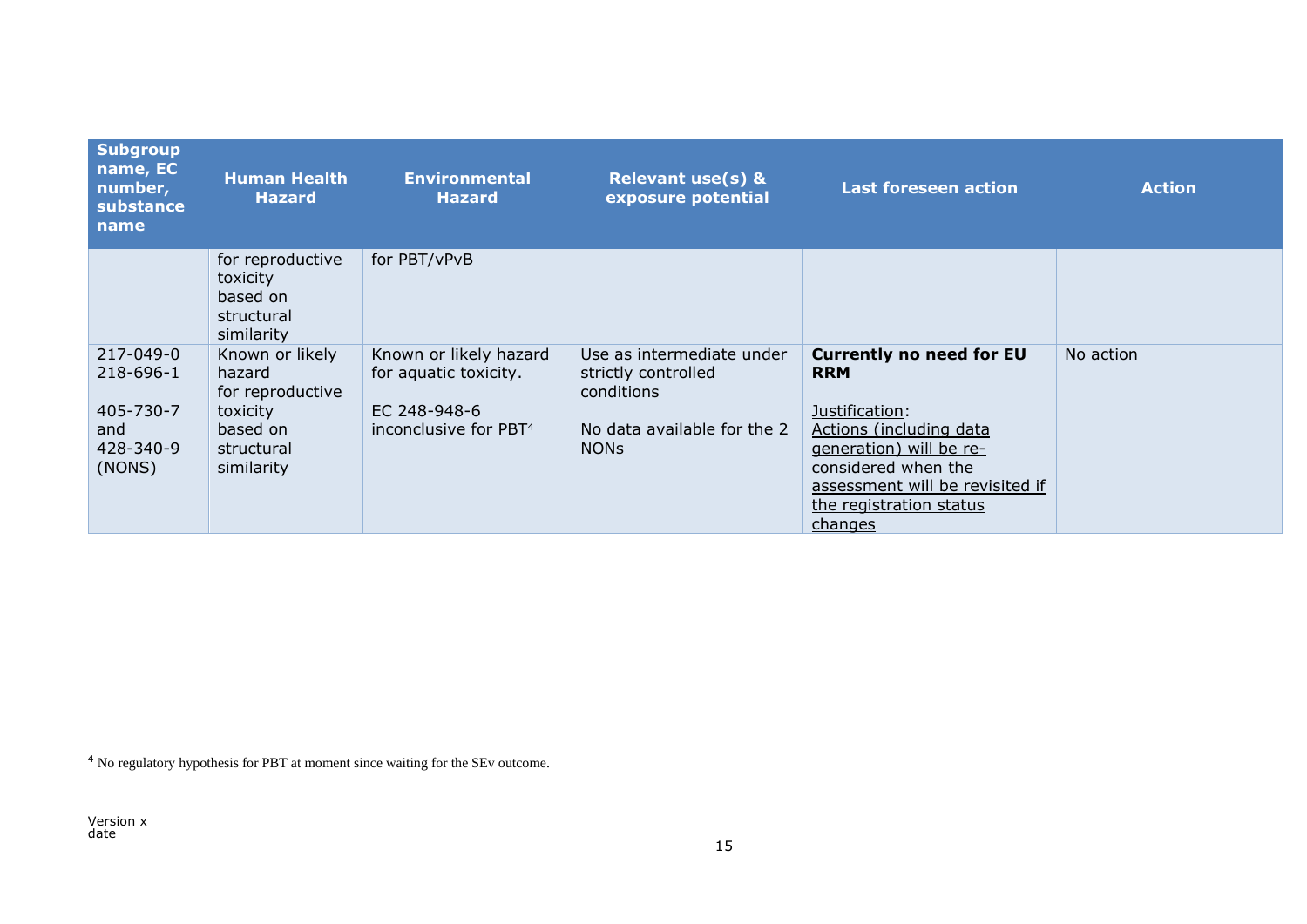# <span id="page-15-0"></span>**Annex 1: Harmonised and self-classifications**

|  | Data extracted on 8/01/2021 |  |
|--|-----------------------------|--|
|--|-----------------------------|--|

| <b>EC/ List No</b> | <b>Substance name</b>                      | <b>Harmonised</b><br>classification | <b>Classification</b><br>in<br>registrations                                                                               | <b>Classification</b><br>in C&L<br>notifications                                                                                                                                                         |
|--------------------|--------------------------------------------|-------------------------------------|----------------------------------------------------------------------------------------------------------------------------|----------------------------------------------------------------------------------------------------------------------------------------------------------------------------------------------------------|
| 430-150-6          | 430-150-6                                  |                                     |                                                                                                                            |                                                                                                                                                                                                          |
| N/A                | Not (publicly)<br>available                |                                     |                                                                                                                            |                                                                                                                                                                                                          |
| 279-576-2          | $[2 -$<br>(cyclohexyloxy)ethyl]b<br>enzene |                                     | Skin Irrit. 2<br>H315<br>Skin Sens. 1B<br>H317<br><b>Aquatic Acute</b><br>1 H400<br>Aquatic<br>Chronic 1 H410              |                                                                                                                                                                                                          |
| 214-426-1          | n-butyl phenyl ether                       | $\qquad \qquad \blacksquare$        | Eye Irrit. 2<br>H319                                                                                                       | Skin Irrit. 2<br>H315<br>STOT SE 3 H335                                                                                                                                                                  |
| 222-619-7          | $(2 -$<br>methoxyethyl)benzen<br>e         |                                     | Skin Irrit. 2<br>H315<br>Eye Irrit. 2<br>H319<br>Aquatic<br>Chronic 3 H412                                                 | Eye Irrit. 2A<br>H319<br>STOT SE 3 H335<br>Flam. Liquid 3<br>H226<br>Acute Tox. 4<br>H302                                                                                                                |
| 202-876-1          | anisole                                    |                                     | Muta 2 H341<br>STOT SE 3 H336<br>Eye Damage 1<br>H318<br>Skin Corr. 1B<br>H314<br>Flam. Liquid 3<br>H226<br>STOT SE 3 H336 | Acute Tox. 3<br>H311<br>Acute Tox. 3<br>H331<br>Eye Irrit. 2 H319<br>STOT SE 3 H335<br>STOT SE 3 H336<br>Skin Irrit. 2<br>H315<br>Acute Tox. 4<br>H302<br>Flam. Liquid 2<br>H225<br>Acute Tox. 4<br>H332 |
| 202-226-7          | ethyl 2-naphthyl ether                     |                                     | Eye Irrit. 2A<br>H319<br>Aquatic<br>Chronic 2 H411                                                                         | Eye Irrit. 2 H319<br>Skin Irrit. 2<br>H315                                                                                                                                                               |
| 203-118-2          | dibenzyl ether                             |                                     | Skin Sens. 1B<br>H317                                                                                                      | Skin Irrit. 2<br>H315                                                                                                                                                                                    |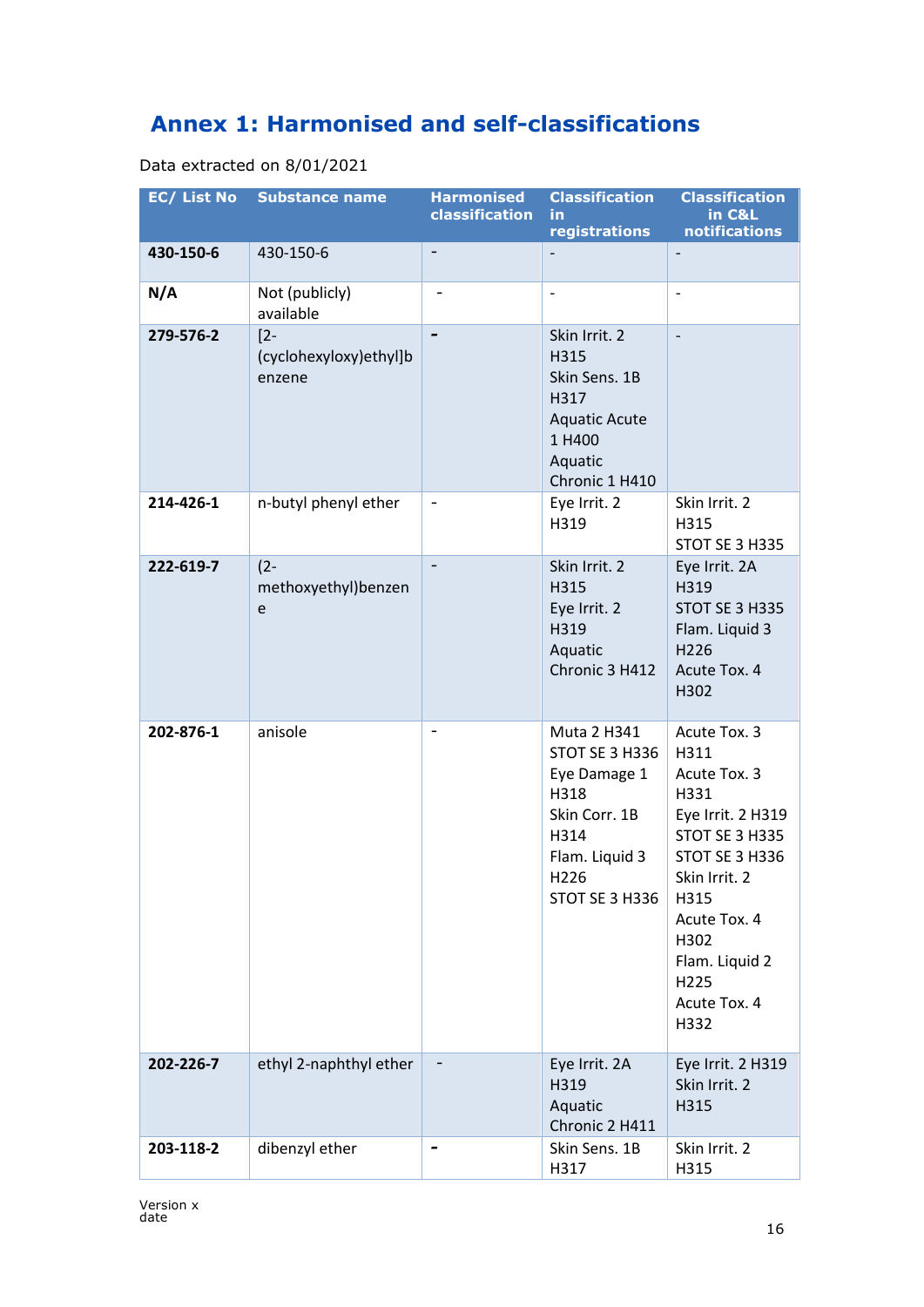| <b>EC/ List No</b> | <b>Substance name</b> | <b>Harmonised</b><br><b>classification</b> | <b>Classification</b><br>in | <b>Classification</b><br>in C&L |
|--------------------|-----------------------|--------------------------------------------|-----------------------------|---------------------------------|
|                    |                       |                                            | registrations               | notifications                   |
|                    |                       |                                            | <b>Aquatic Acute</b>        | Eye Irrit. 2 H319               |
|                    |                       |                                            | 1 H400                      | STOT SE 3 H335                  |
|                    |                       |                                            | Aquatic                     | <b>Aquatic Chronic</b>          |
|                    |                       |                                            | Chronic 1 H410              | 2 H411                          |
| 202-213-6          | methyl 2-naphthyl     |                                            | Eye Irrit. 2                | Acute Tox. 4                    |
|                    | ether                 |                                            | H319                        | H302                            |
|                    |                       |                                            | Aquatic                     | STOT RE 2 H373                  |
|                    |                       |                                            | Chronic 2 H411              | Repr. 2 H361                    |
| 202-981-2          | diphenyl ether        | $\overline{a}$                             | Eye Irrit. 2                | Eye Damage 1                    |
|                    |                       |                                            | H319                        | H318                            |
|                    |                       |                                            | Aquatic                     | Skin Irrit. 2                   |
|                    |                       |                                            | Chronic 2 H411              | H315                            |
|                    |                       |                                            | Eye Irrit. 2A               | STOT SE 3 H335                  |
|                    |                       |                                            | H319                        | <b>Aquatic Acute 2</b>          |
|                    |                       |                                            | <b>Aquatic Acute</b>        | <b>Aquatic Chronic</b>          |
|                    |                       |                                            | 1 H400                      | 1 H410                          |
|                    |                       |                                            | Aquatic                     | Acute Tox. 4                    |
|                    |                       |                                            | Chronic 3 H412              | H302                            |
|                    |                       |                                            |                             | Acute Tox. 4                    |
|                    |                       |                                            |                             | H312                            |
|                    |                       |                                            |                             |                                 |
| 801-941-7          | 2-sec-butyl-1-        |                                            | Aquatic                     |                                 |
|                    | (decyloxy)-4-         |                                            | Chronic 4 H413              |                                 |
|                    | tritylbenzene         |                                            |                             |                                 |
|                    |                       |                                            |                             |                                 |
| 203-139-7          | phenetole             |                                            | Flam. Liquid 3              | $\qquad \qquad \blacksquare$    |
|                    |                       |                                            | H226                        |                                 |
| 248-948-6          | ditolyl ether         |                                            | Acute Tox. 4                | <b>Aquatic Chronic</b>          |
|                    |                       |                                            | H302                        | 1 H410                          |
|                    |                       |                                            | <b>Aquatic Acute</b>        | Aquatic Acute 1                 |
|                    |                       |                                            | 1 H400                      | H400                            |
|                    |                       |                                            | Aquatic                     |                                 |
|                    |                       |                                            | Chronic 1 H410              |                                 |
| 209-426-3          | 2-methylanisole       |                                            | Flam. Liquid 3              |                                 |
|                    |                       |                                            | H226                        |                                 |
|                    |                       |                                            | Acute Tox. 4                |                                 |
|                    |                       |                                            | H302                        |                                 |
| 218-696-1          | methyl 1-naphthyl     |                                            |                             | <b>Aquatic Chronic</b>          |
|                    | ether                 |                                            |                             | 2 H411                          |
|                    |                       |                                            |                             |                                 |
| 826-704-5          | $4-(2-$               |                                            | Skin Sens. 1B               | $\overline{\phantom{0}}$        |
|                    | methylpropyl)benzyl   |                                            | H317                        |                                 |
|                    | propyl ether          |                                            | <b>Aquatic Acute</b>        |                                 |
|                    |                       |                                            | 1 H400                      |                                 |
|                    |                       |                                            | Aquatic                     |                                 |
|                    |                       |                                            | Chronic 1 H410              |                                 |
|                    |                       |                                            |                             |                                 |
| 218-529-2          | isobutyl 2-naphthyl   |                                            | <b>Aquatic Acute</b>        | <b>Aquatic Chronic</b>          |
|                    | ether                 |                                            | 1 H400                      | 3 H412                          |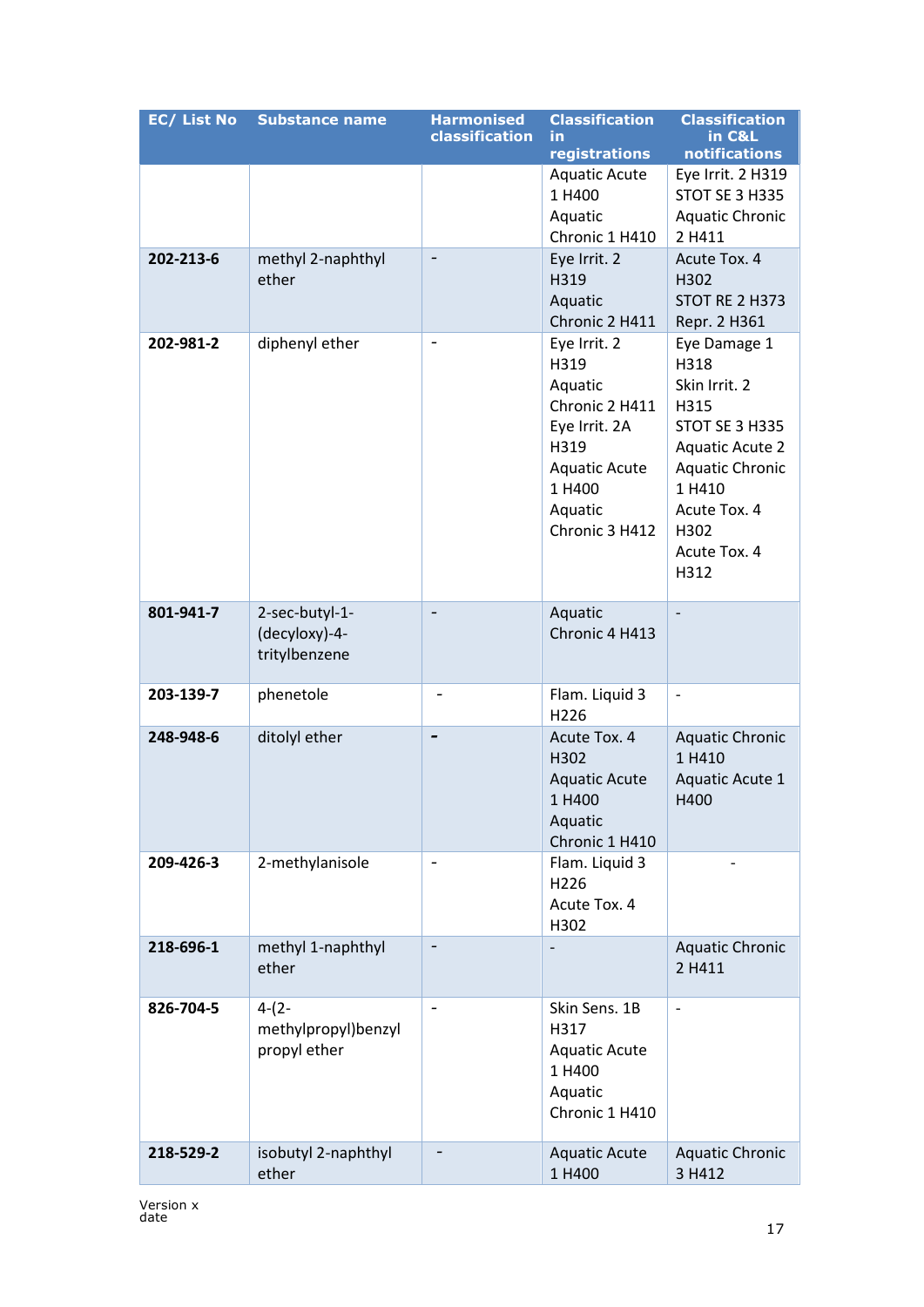|           | <b>EC/ List No Substance name</b>                 | <b>Harmonised</b><br><b>classification</b> | <b>Classification</b><br>in<br>registrations                                                                  | <b>Classification</b><br>in C&L<br>notifications                                              |
|-----------|---------------------------------------------------|--------------------------------------------|---------------------------------------------------------------------------------------------------------------|-----------------------------------------------------------------------------------------------|
|           |                                                   |                                            | Aquatic<br>Chronic 1 H410                                                                                     |                                                                                               |
| 259-943-3 | isopentyl phenethyl<br>ether                      |                                            | Aquatic<br>Chronic 2 H411                                                                                     | $\overline{\phantom{a}}$                                                                      |
| 405-490-3 | $2 -$<br>(phenylmethoxy)naph<br>thalene           | Aquatic<br>Chronic<br>4H413                | <b>Aquatic Acute</b><br>3<br>Aquatic<br>Chronic 1 H410<br>Aquatic<br>Chronic 4 H413                           | $\overline{\phantom{a}}$                                                                      |
| 217-049-0 | methyl 1,2,3,4-<br>tetrahydro-6-naphthyl<br>ether |                                            | Eye Irrit. 2B<br>H320<br>Aquatic<br>Chronic 1 H410<br>Skin Sens, 1B<br>H317<br><b>Aquatic Acute</b><br>1 H400 |                                                                                               |
| 203-253-7 | 4-methylanisole                                   | $\overline{\phantom{0}}$                   | Repr. 2 H361<br>Acute Tox. 4<br>H302<br>Skin Irrit. 2<br>H315<br>Flam. Liquid 3<br>H226                       | Repr. 2 H361<br>Acute Tox. 3<br>H331<br>Eye Irrit. 2 H319<br><b>Aquatic Chronic</b><br>3 H412 |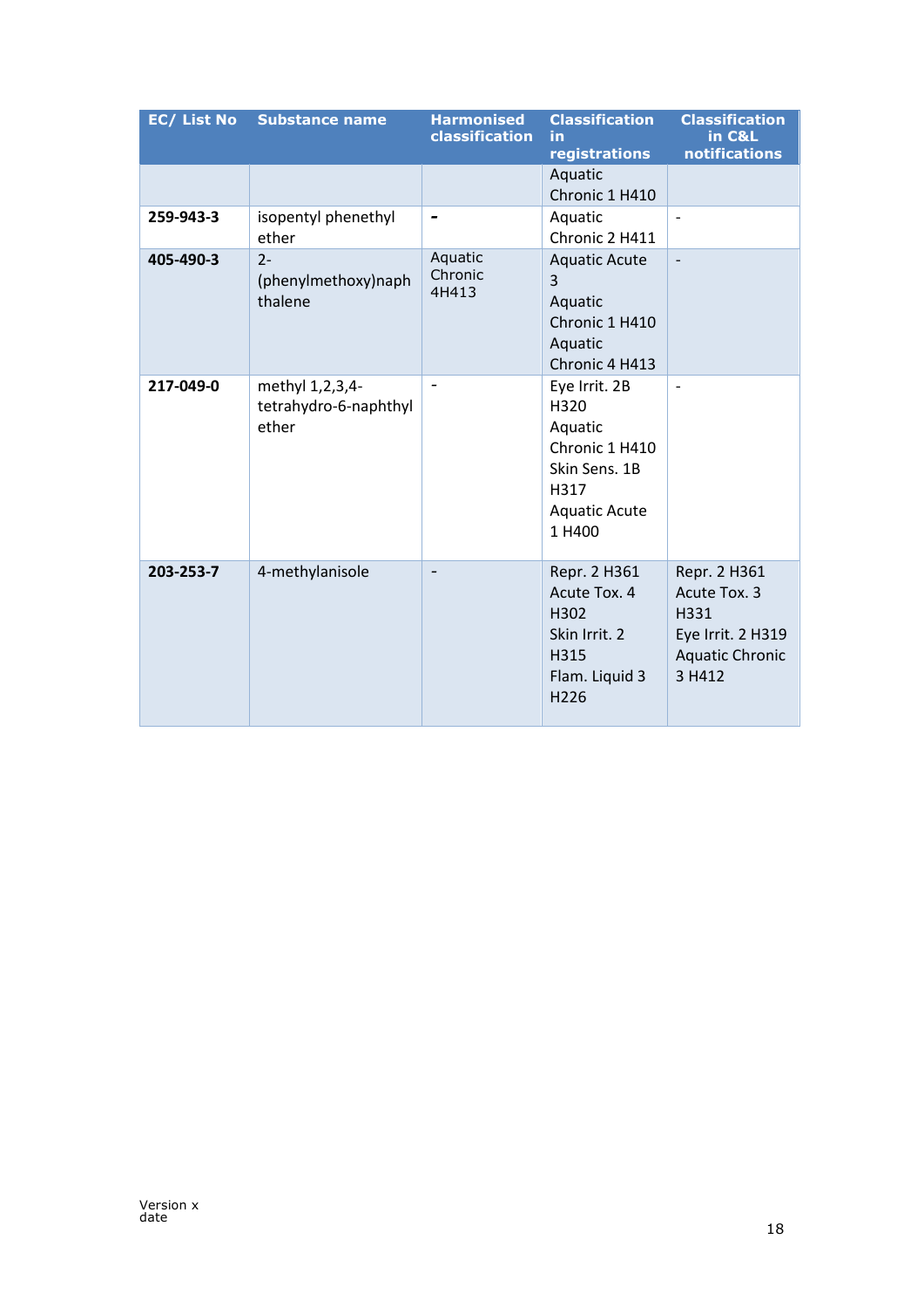## **Annex 2: Overview of uses based on information available in registration dossiers**

Data extracted on 08/01/2021

<span id="page-18-0"></span>

| <b>Main types of applications</b><br>structured by product or article<br>types | <b>Subgroup 1</b><br>(naphthyl ethers) |                    |             |                                                       |           | <b>Subgroup 2</b><br>(di-aromatic<br>ethers) |           |     | <b>Subgroup 3</b><br>(aromatic-aliphatic ethers) |           |                          |           |                           |           | Sub-group 4<br>(alkylphenyl ethers) |                   |                   |                    |                            |           |             |
|--------------------------------------------------------------------------------|----------------------------------------|--------------------|-------------|-------------------------------------------------------|-----------|----------------------------------------------|-----------|-----|--------------------------------------------------|-----------|--------------------------|-----------|---------------------------|-----------|-------------------------------------|-------------------|-------------------|--------------------|----------------------------|-----------|-------------|
|                                                                                | $3 - 6$<br>202-21                      | $\sim$<br>202-226- | 218-529-2   | $\overline{\phantom{0}}$<br>$18 - 696 - 31$<br>$\sim$ | 405-490-3 | 202-981-2                                    | 248-948-6 | N/A | $\overline{\phantom{0}}$<br>202-876-             | 203-139-7 | 203-253-7                | 209-426-3 | $14 - 426 - 1$<br>$\sim$  | 217-049-0 | 801-941-7                           | 203-118-2         | 222-619-7         | 59-943-3<br>$\sim$ | 79-576-2<br>$\overline{N}$ | 430-150-6 | 826-704-5   |
| PC 1: Adhesives, sealants                                                      |                                        |                    |             |                                                       | <b>I</b>  |                                              |           |     |                                                  |           |                          |           |                           |           |                                     |                   |                   |                    |                            |           |             |
| <b>PC 2: Adsorbents</b>                                                        |                                        |                    |             |                                                       |           |                                              | $\bf{I}$  |     |                                                  |           |                          |           |                           |           |                                     |                   |                   |                    |                            |           |             |
| PC 3: Air care products                                                        | C                                      | C                  | C           |                                                       |           | F,<br>I, C                                   |           |     |                                                  |           | F,<br>C                  | C         |                           |           |                                     | C                 | F,<br>C           | C                  | C                          | C         | $\mathbf C$ |
| PC 4: Anti-freeze and de-icing<br>products                                     |                                        |                    |             |                                                       |           | <b>C</b>                                     |           |     |                                                  |           |                          |           |                           |           |                                     |                   |                   |                    |                            |           |             |
| PC 8: Biocidal products (e.g.<br>disinfectants, pest control)                  | C                                      | $\mathbf C$        | $\mathbf C$ |                                                       |           | F,<br>I, C                                   |           |     |                                                  |           | F,<br>ı,<br>$P_{I}$<br>C |           |                           |           |                                     | P,<br>$\mathbf C$ | F,<br>$\mathbf C$ | $\mathbf{C}$       | C                          | C         | $\mathbf c$ |
| PC 9a: Coatings and paints,<br>thinners, paint removes                         |                                        |                    |             |                                                       | F, I      |                                              |           |     |                                                  |           |                          |           |                           |           |                                     |                   |                   |                    |                            |           |             |
| <b>PC 12: Fertilisers</b>                                                      |                                        |                    |             |                                                       |           | C                                            |           |     |                                                  |           |                          |           |                           |           |                                     |                   |                   |                    |                            |           |             |
| PC 13: Fuels                                                                   |                                        |                    |             |                                                       |           |                                              |           |     |                                                  |           |                          |           | F,<br>I,<br>$P_{I}$<br>C. |           | I,<br>P,<br>$\mathbf C$             |                   |                   |                    |                            |           |             |
| PC 14: Metal surface treatment                                                 |                                        |                    |             |                                                       |           |                                              |           |     |                                                  |           |                          |           |                           |           |                                     |                   |                   |                    |                            |           |             |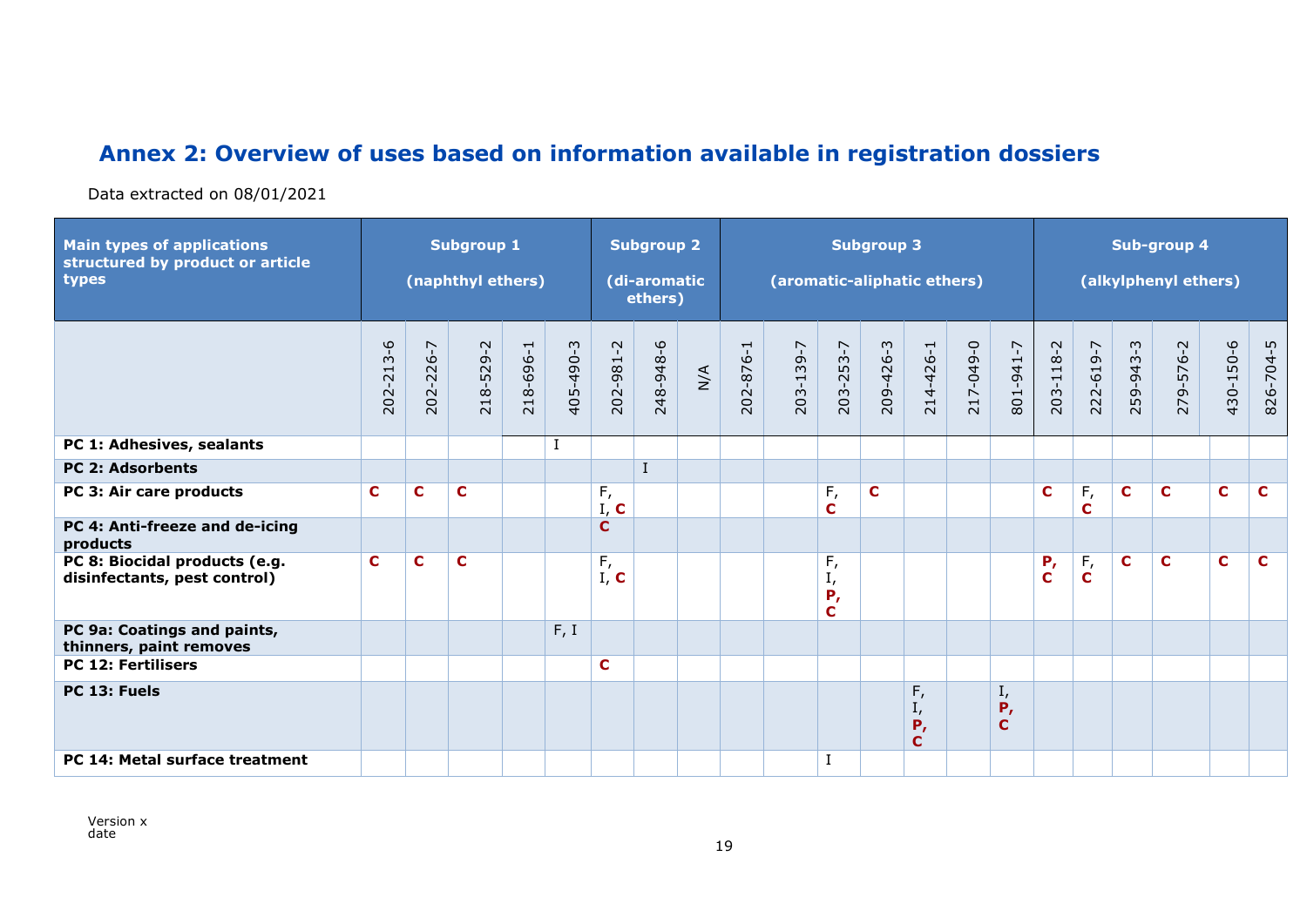| <b>Main types of applications</b><br>structured by product or article<br>types | <b>Subgroup 1</b><br>(naphthyl ethers) |                        |      |             | <b>Subgroup 2</b><br>(di-aromatic<br>ethers) |                                              |             | <b>Subgroup 3</b><br>(aromatic-aliphatic ethers) |              |              |               |          |  | Sub-group 4<br>(alkylphenyl ethers) |  |                        |                          |                                    |      |              |                         |
|--------------------------------------------------------------------------------|----------------------------------------|------------------------|------|-------------|----------------------------------------------|----------------------------------------------|-------------|--------------------------------------------------|--------------|--------------|---------------|----------|--|-------------------------------------|--|------------------------|--------------------------|------------------------------------|------|--------------|-------------------------|
| products                                                                       |                                        |                        |      |             |                                              |                                              |             |                                                  |              |              |               |          |  |                                     |  |                        |                          |                                    |      |              |                         |
| PC 16: Heat transfer fluids                                                    |                                        |                        |      |             |                                              | F, I                                         | $\mathbf I$ |                                                  |              |              |               |          |  |                                     |  |                        |                          |                                    |      |              |                         |
| <b>PC 19: Intermediate</b>                                                     |                                        |                        |      | $\mathbf I$ |                                              | F, I                                         | Ι.          |                                                  | $\bf{I}$     | $\mathbf{I}$ |               | F, I     |  | $\mathbf I$                         |  | I                      | $\mathbf I$              | $\mathbf I$                        |      |              |                         |
| PC 21: Laboratory chemicals                                                    |                                        |                        |      | $\bf I$     |                                              | F,<br>P                                      |             |                                                  | F, I         |              |               | $\bf{I}$ |  |                                     |  | $\bf I$                |                          |                                    |      |              |                         |
| PC 23: Leather treatment products                                              |                                        |                        |      |             |                                              |                                              | $\bf{I}$    |                                                  |              |              |               |          |  |                                     |  |                        |                          |                                    |      |              |                         |
| PC 24: Lubricants, greases, release<br>products                                |                                        |                        |      |             |                                              |                                              |             | $\mathbf{I}$                                     |              |              |               |          |  |                                     |  |                        |                          |                                    |      |              |                         |
| PC 26: Paper and board treatment<br>products                                   |                                        |                        |      |             | F, I,<br>$C_{r}$<br>A                        |                                              |             |                                                  |              |              |               |          |  |                                     |  |                        |                          |                                    |      |              |                         |
| PC 27: Plant protection products                                               |                                        |                        |      |             |                                              |                                              | $\bf I$     |                                                  |              |              |               |          |  |                                     |  |                        |                          |                                    |      |              |                         |
| PC 28: Perfumes, fragrances                                                    | F,<br>I,<br>$P_{I}$<br>C.              | F,<br>$\mathbf C$      | F, C |             |                                              | F,<br>I,<br>$P_{I}$<br>$\mathbf{C}_{I}$<br>A |             |                                                  |              | $\mathbf I$  | F,<br>C       | I, C     |  |                                     |  | C                      | F,<br>I,<br>$P_{I}$<br>C | F,<br>$\mathbf C$                  | F, C | F,<br>C      | $F_{I}$<br>$\mathbf{C}$ |
| <b>PC 29: Pharmaceuticals</b>                                                  | F,<br>I, C                             |                        |      | $\bf{I}$    |                                              | F, I                                         | $\bf{I}$    |                                                  | $\mathbf{I}$ |              |               | I, C     |  |                                     |  | C                      |                          |                                    |      |              |                         |
| PC 31: Polishes and wax blends                                                 | $P_{I}$<br>$\mathbf{C}$                | $P_{I}$<br>$\mathbf C$ | P, C |             |                                              | F,<br>I, C                                   |             |                                                  |              |              | F,<br>P,<br>C | C        |  |                                     |  | $P_{I}$<br>$\mathbf C$ | $P_{\prime}$             | $P_{I}$<br>$\overline{\mathbf{c}}$ | P, C | $P_{\prime}$ | $P_{\prime}$            |
| PC 32: Polymer preparations and<br>compounds                                   |                                        |                        |      |             |                                              | F,<br>I, C                                   |             |                                                  |              |              |               |          |  |                                     |  | I,<br>$\overline{A}$   |                          |                                    |      |              |                         |
| <b>PC 33: Semiconductors</b>                                                   |                                        |                        |      |             |                                              |                                              |             |                                                  | Ι.           |              |               |          |  |                                     |  |                        |                          |                                    |      |              |                         |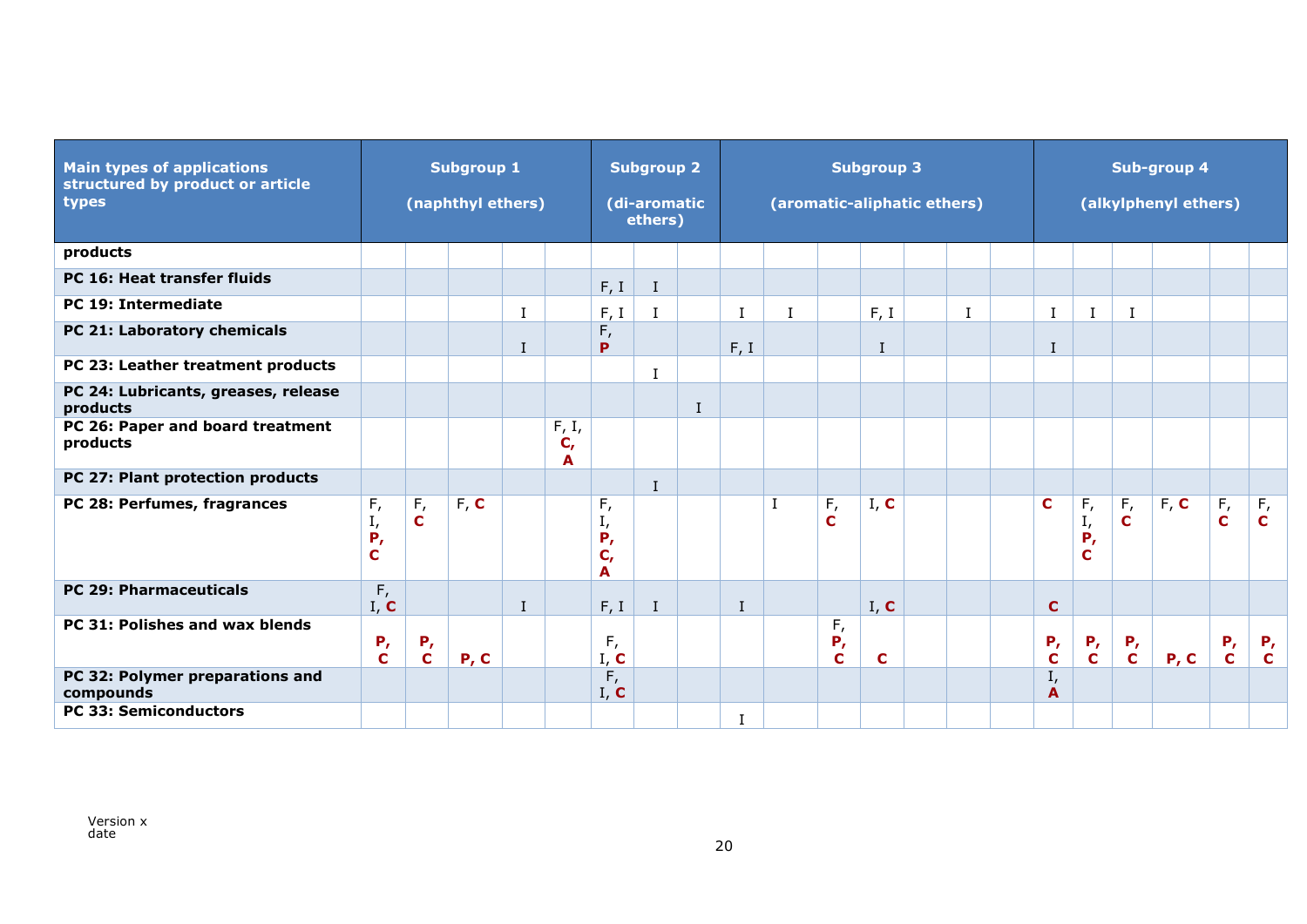Version x date